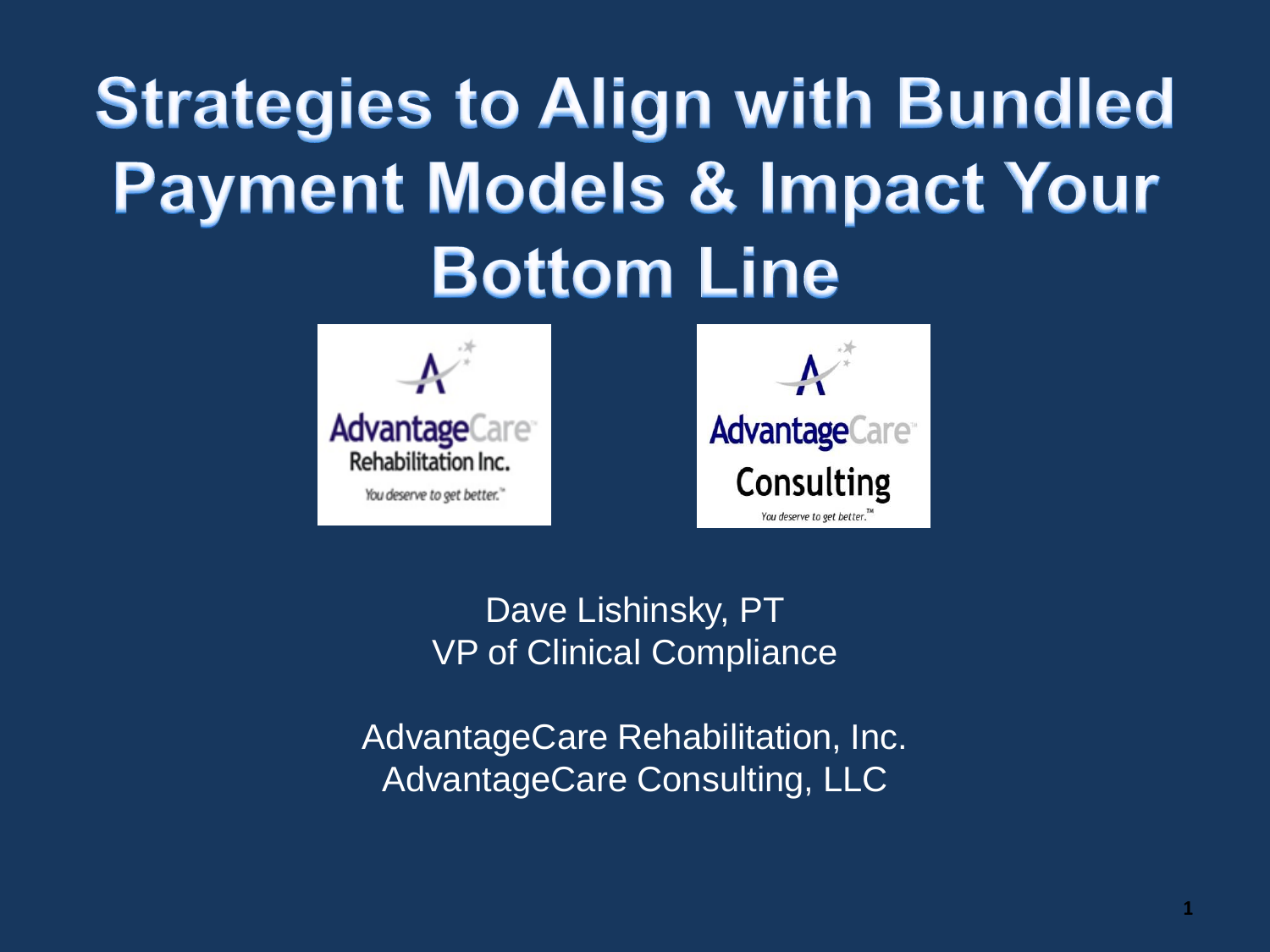#### **Disclaimer**

Please note that this presentation is for informational purposes only. The information is intended for the recipient's use only and should not be cited, reproduced or distributed to any third party without the prior consent of the authors. Although great care is taken to ensure accuracy of information neither the authors, nor the Advantage companies can be held responsible for any decision made on the basis of the information cited. No one should act upon such information without appropriate professional advice after a thorough assessment of the individual situation.

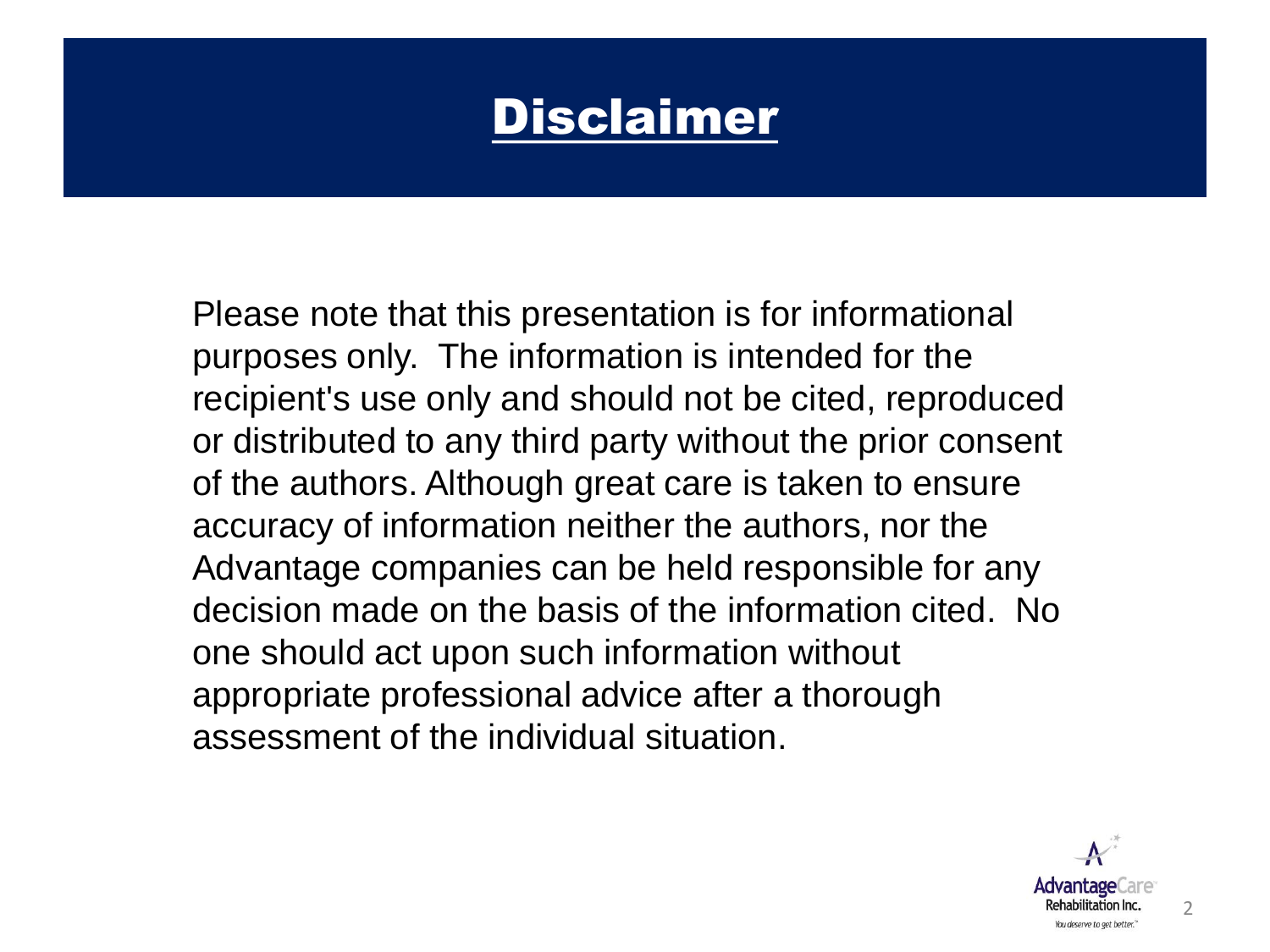#### **Objectives**

- 1. Understand bundled payments as an Alternative Payment Model.
- 2. Learn best practices for clinical programming, data analytics, and networking to impact your bottom line.
- 3. Understand the SNF/therapy partnership to meet the goals of the Three-Part Aim of healthcare reform.
- 4. Learn how these strategies impact your 5 Star Rating, Quality Reporting Program, and Value-Based Purchasing Program.

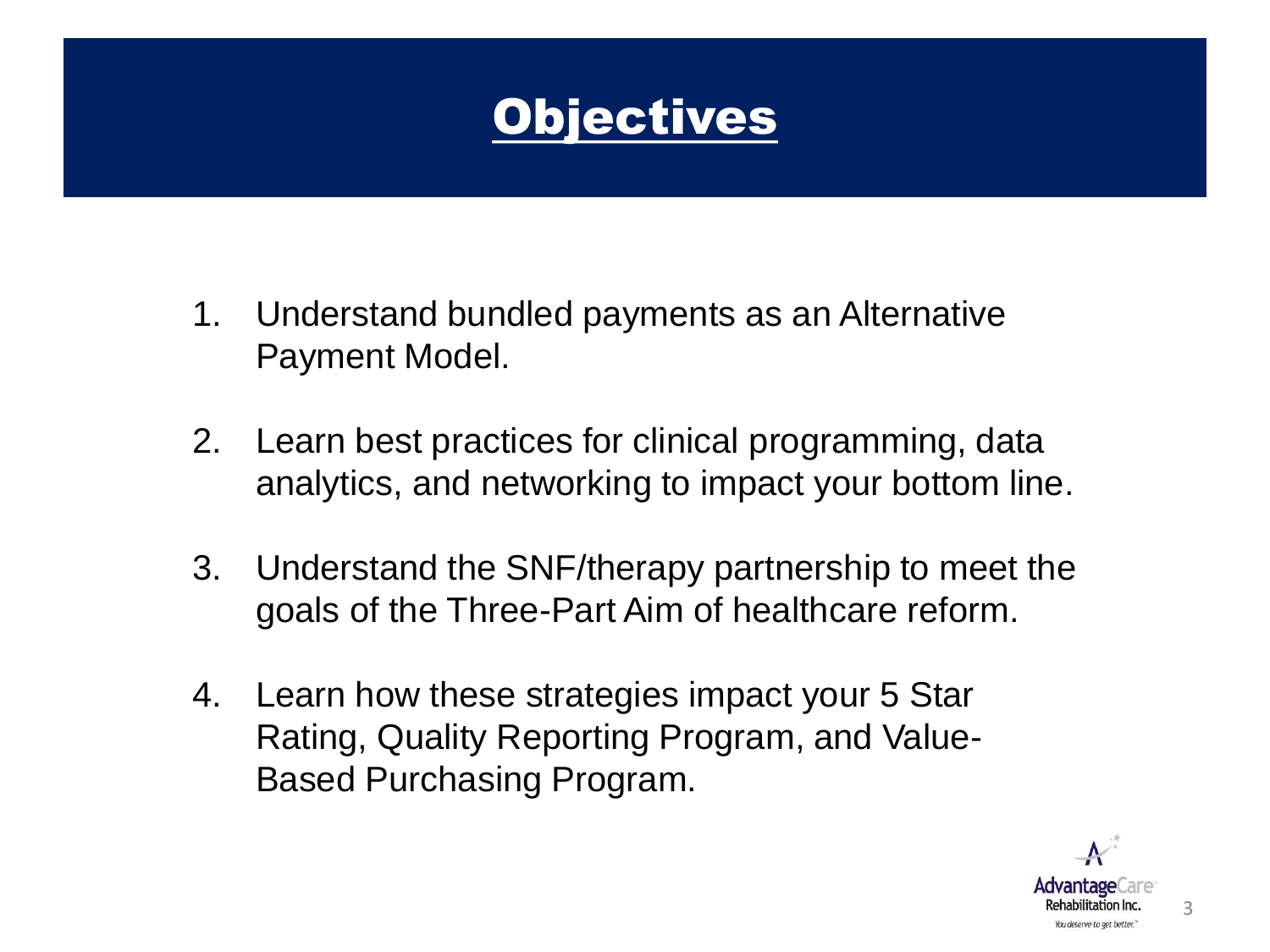#### Let's start with some stats….

- $\geq$  60 million Americans are covered by Medicare
- $\geq 10,000$  become eligible for Medicare daily
- $\triangleright$  US population ages 80+ will nearly triple from 2010 to 2050
- $\triangleright$  Number of 90+ aged folks will quadruple same time period
- $\geq 72,000$  aged 100+ in 2014 (>80% are women)
- $\geq$  50,000 aged 100+ in 2000 (44% increase to 2014)
- $\geq 15,000$  aged 100+ in 1980

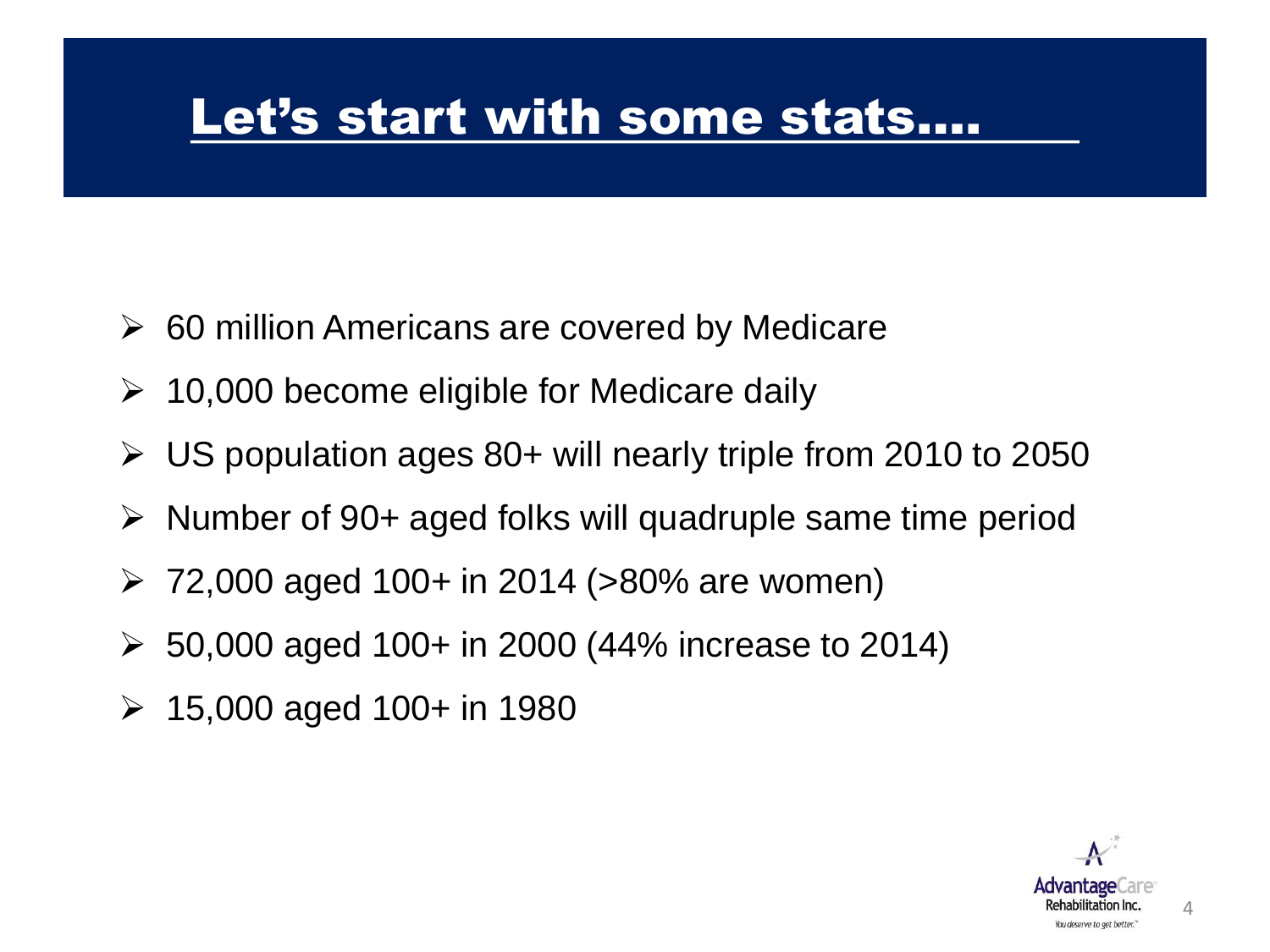#### Let's start with some stats….

- $\triangleright$  By 2030 there will be 4 million PA residents over 60 y.o. (nearly 1/3 of the population)
- $\geq$  699 PA Nursing Homes that care for 80,000 people
- $\triangleright$  Average resident is a widow 85+ with dementia
- $\triangleright$  Average annual cost in PA = \$105,000
- 65% of residents covered by Medicaid (pays average \$217/day)

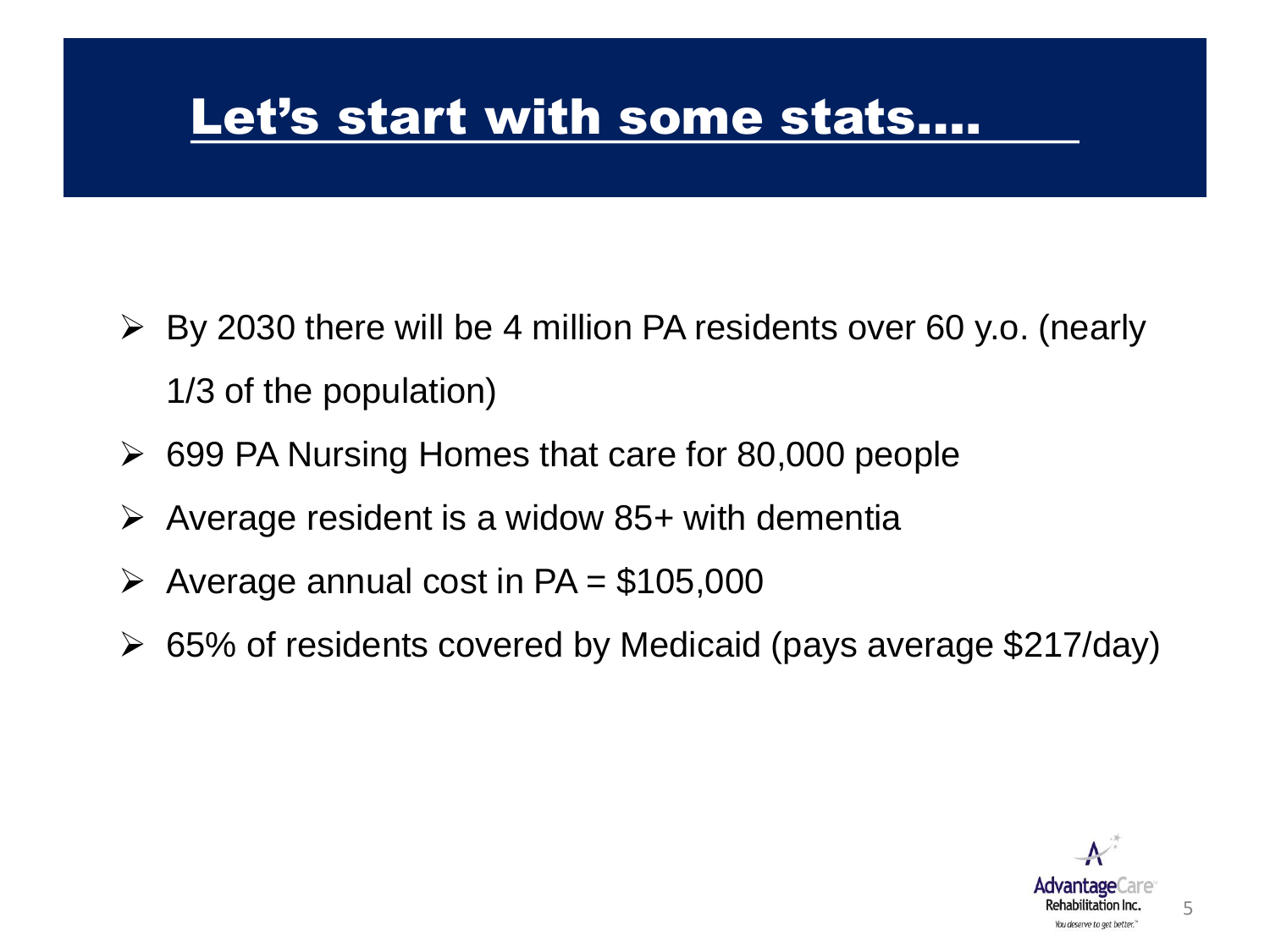#### Let's start with some stats….

- $\geq$  18-44 age group: 5.6% have 2 or more chronic conditions
- 45-64 age group: 31.7% have 2 or more chronic conditions
- $\geq$  65+ age group: 66% have 2 or more chronic conditions

 $\geq$  23.2% have 4 or more chronic conditions

- $\triangleright$  Importance of prevention, wellness, fitness, health promotion, care coordination and management of disease and disability
- $\triangleright$  Average payment amount per SNF stay in 2013 = \$10,919
- $\triangleright$  Average LOS in 2013 = 28 days

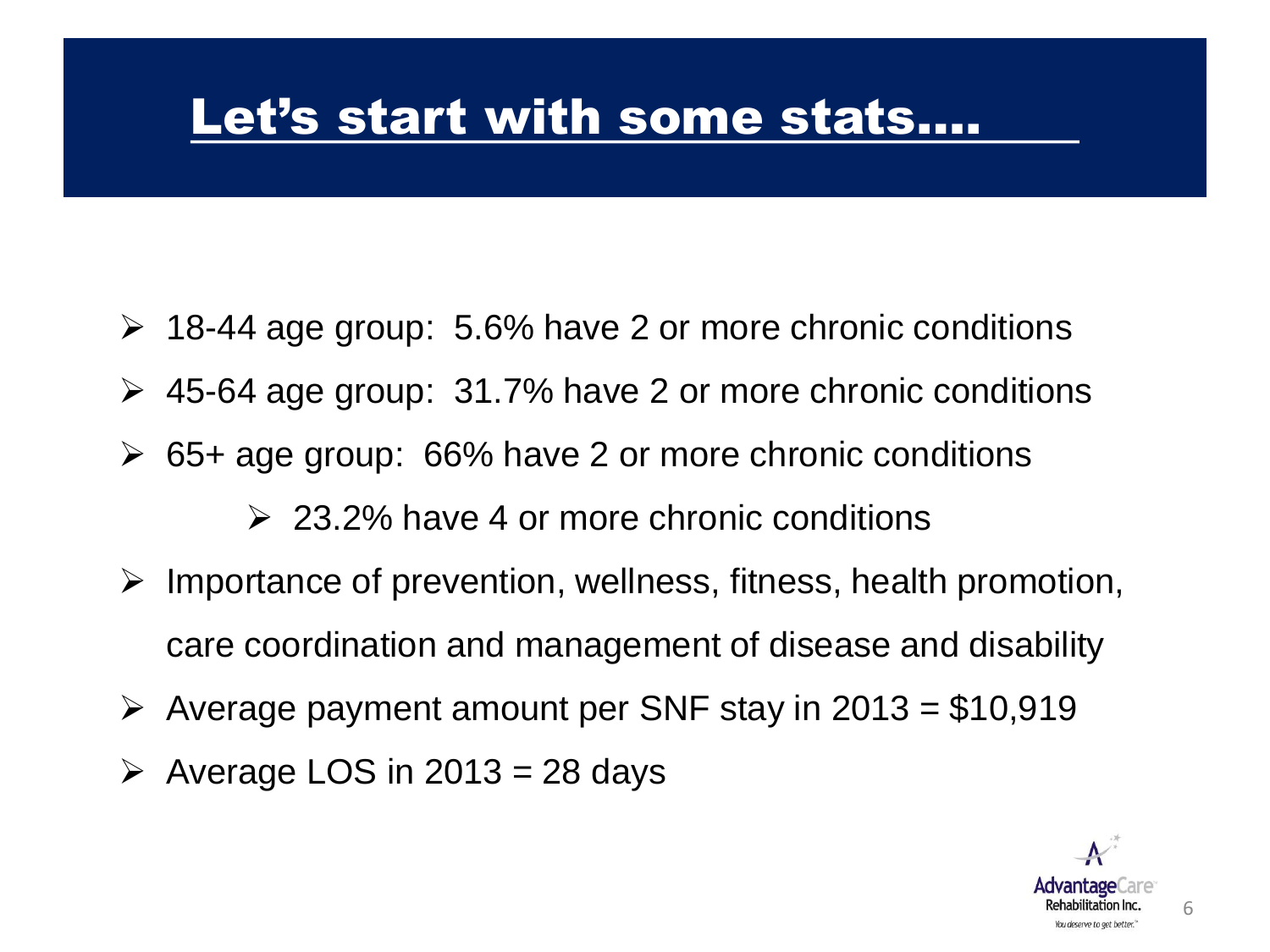#### **Our SNF Language**

STG FFS NGACO ADON<br>RNAC FFS NGACO MD DO FWW SLP VBP SNF PT LPNAC PAC ORP BPCI SNP DO<br>WBAT GG CJR ACO MA OT RNA SPC<br>UBAT GG CJR APM SNFRM DC WBAT GG CUR VBAT GG CUR APM<br>LOS CNA MCO MSSP **CMS** ALOS NHA P **FWB** RNP **SNFPPR** WB LTPAC **RN** 

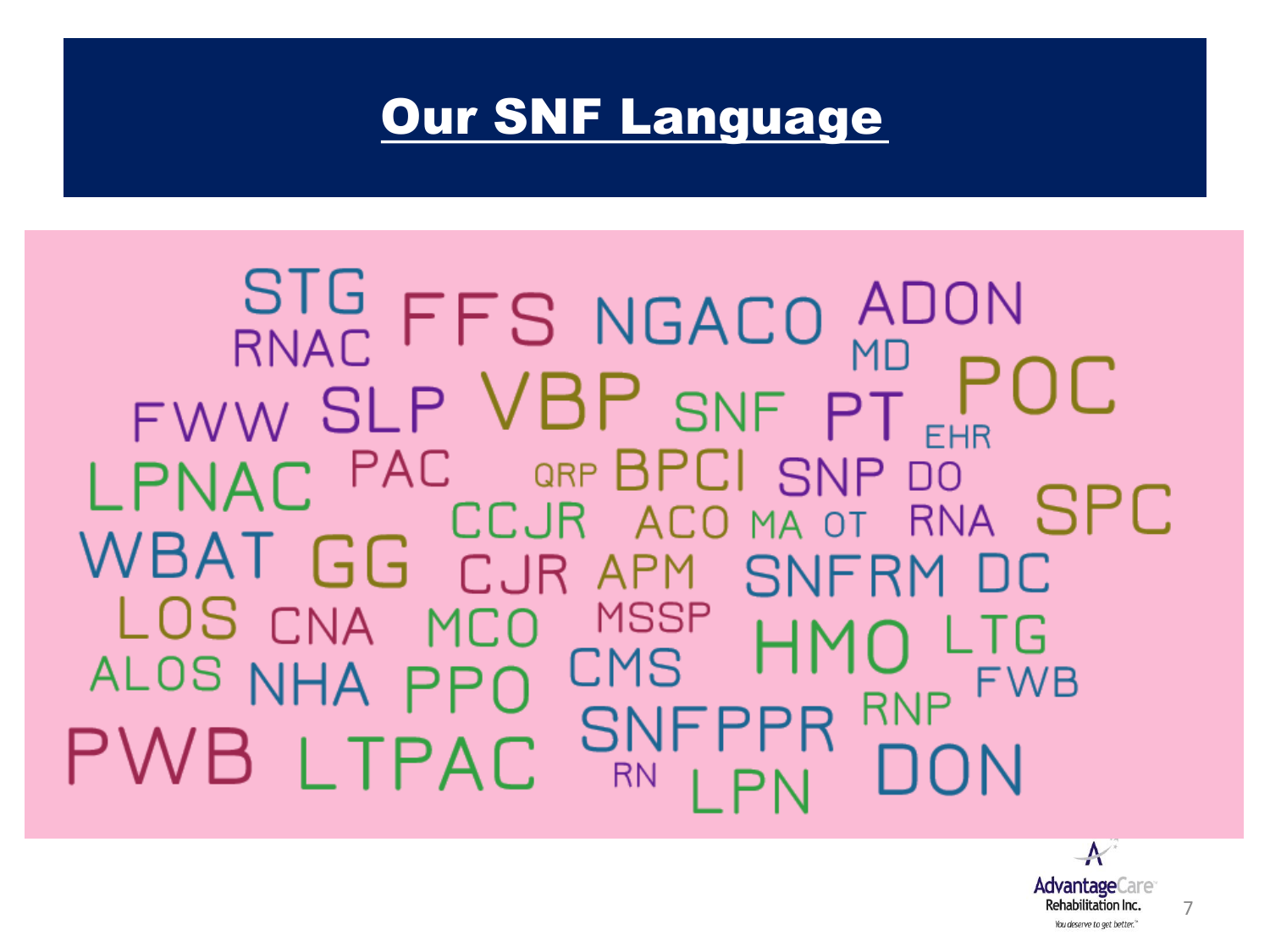### 3 Goals of Healthcare Reform Triple Aim Goals

- $\triangleright$  Improve the individual experience (outcomes and satisfaction)
- $\triangleright$  Improve the health of populations
- $\triangleright$  Reducing the per capita cost of care for populations

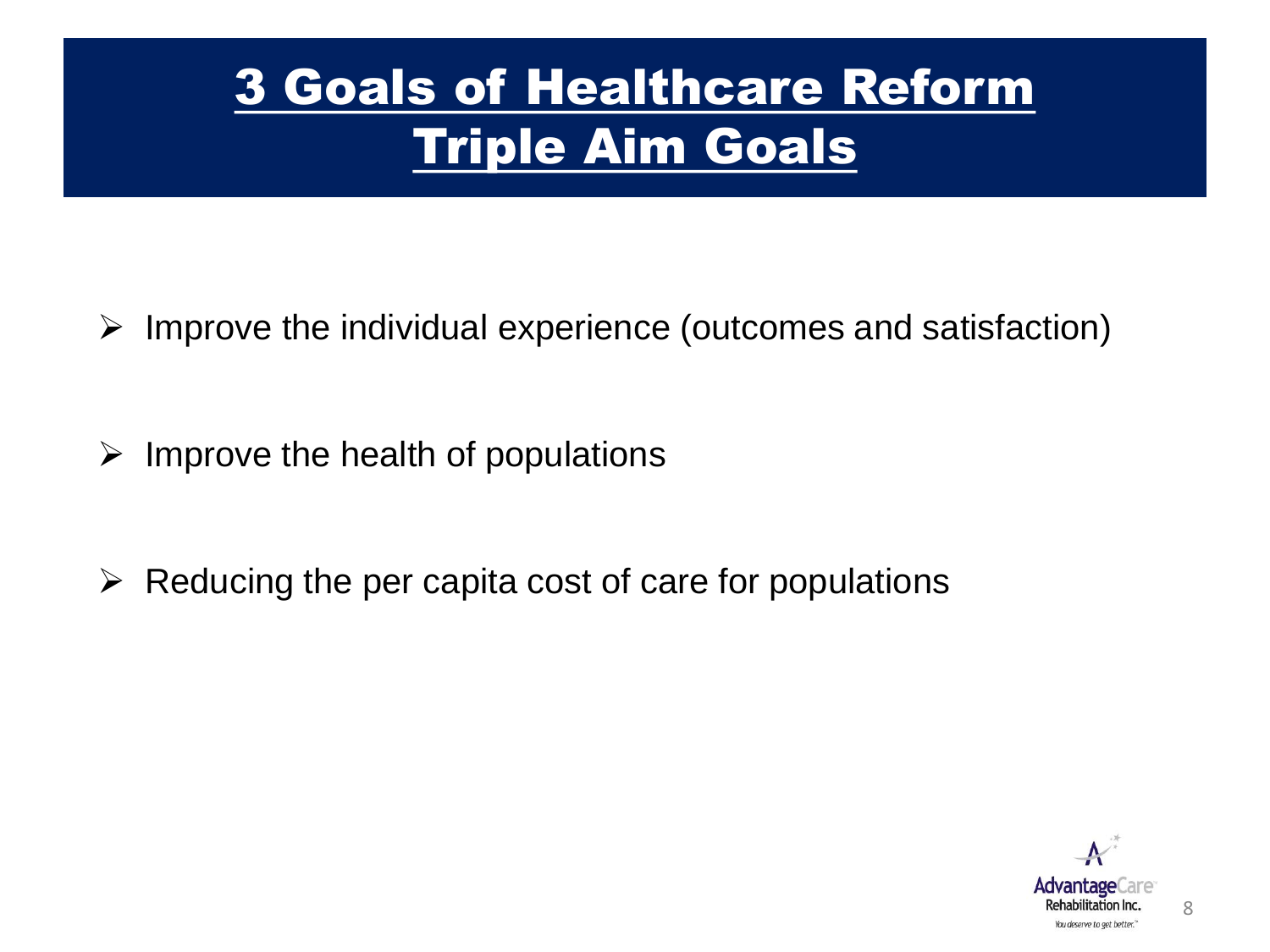### Volume  $\rightarrow$  Value

#### **Alternative Payment Models (APMs):**

- **Accountable Care Organizations (ACOs)** 
	- **Pioneer ACO**
	- **Medicare Shared Savings Program ACO**
	- **Next Generation ACO**
	- **Comprehensive ESRD Care Model**
- **Bundled Payments for Care Improvement** 
	- **BPCI Models 1, 2, 3, and 4**
- **Patient-Centered Medical Homes**
	- **Coordinated care through a primary care physician**
- **Comprehensive Care for Joint Replacement** 
	- **First mandatory diagnosis / DRG-specific bundled payment model**
- **Value-Based Purchasing Programs**

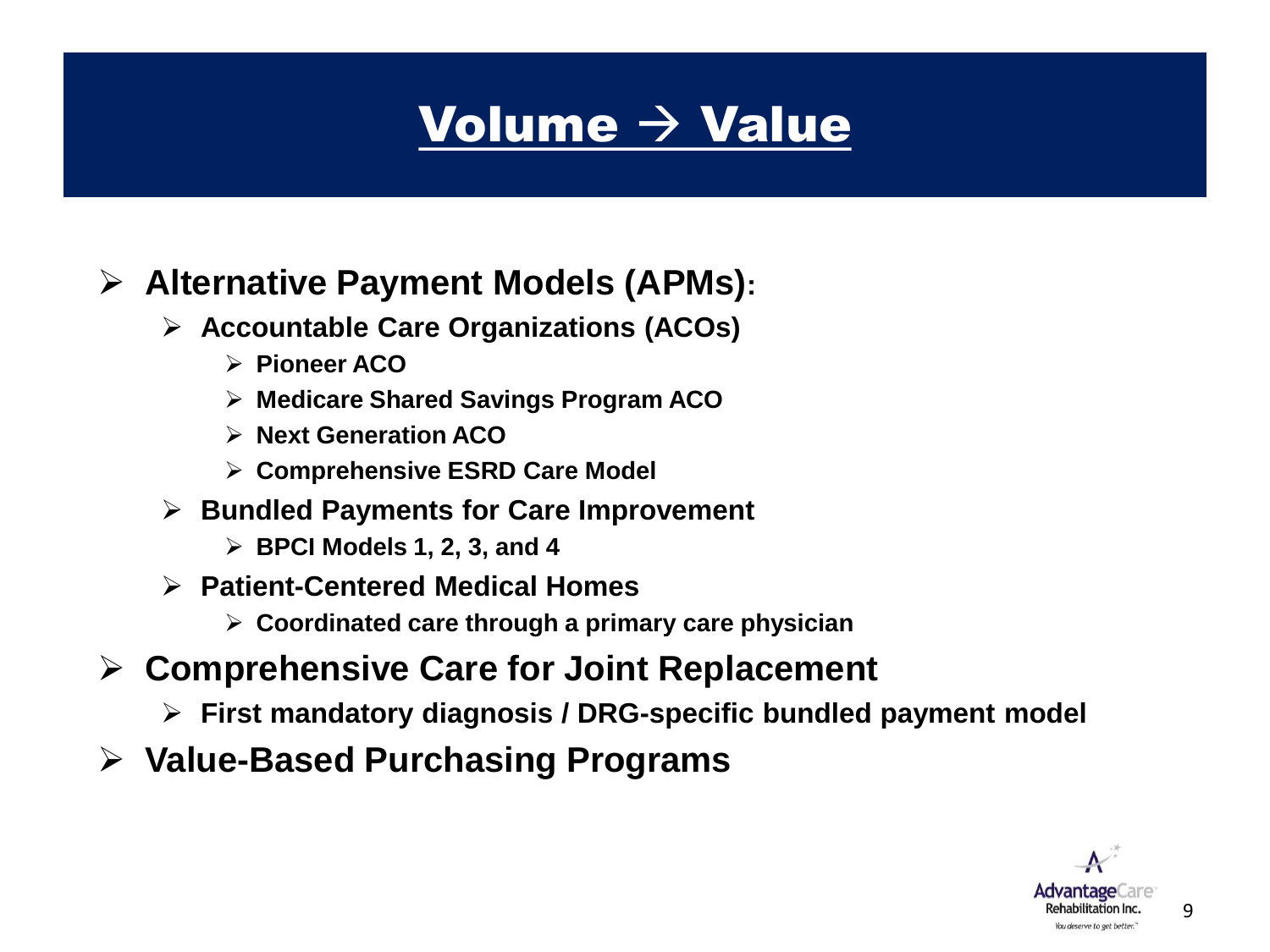### Volume  $\rightarrow$  Value

- $\geq 2011$  NO Medicare payments to APMs
- $\geq 2014 20\%$  to APMs
- $\triangleright$  By end 2016 30% to APMs
- $\triangleright$  By end 2018 50% to APMs
- $\geq 2016 85\%$  of Medicare FFS payments will be tied to value
- $\geq 2018 90\%$  of Medicare FFS payments will be tied to value

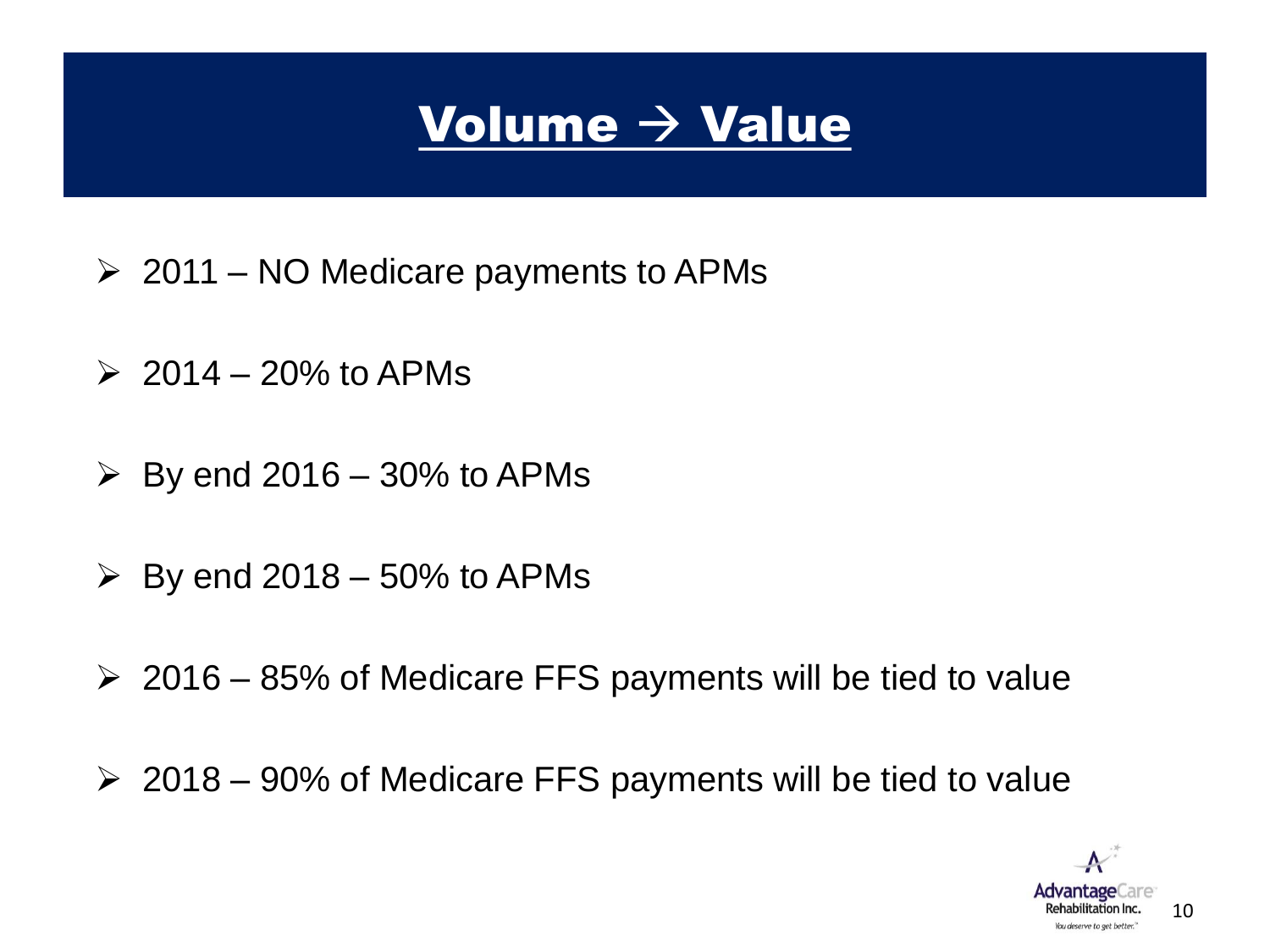

- $\triangleright$  Affordable Care Act of 2010
- Improving Medicare Post-Acute Care Transformation (IMPACT) Act of 2014
- $\triangleright$  Protecting Access to Medicare Act (PAMA) of 2014
- Medicare Access and CHIP Reauthorization Act (MACRA) of 2015

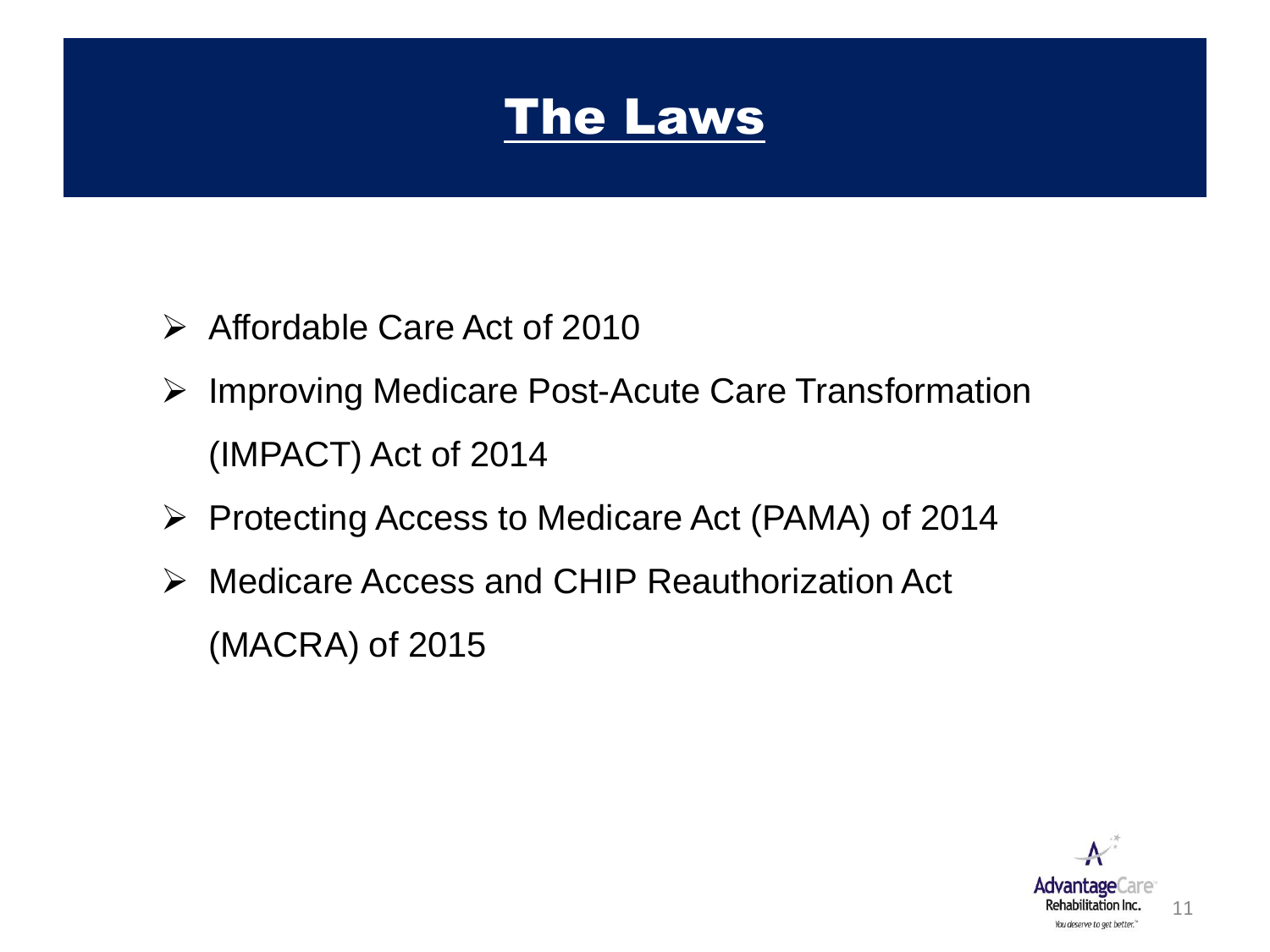- $\triangleright$  The BPCI "initiative is comprised of four broadly defined models of care, which link payments for the multiple services beneficiaries receive during an episode of care."
- $\triangleright$  Organizations enter into payment arrangements that include financial and performance (quality) accountability for episodes of care.
- $\triangleright$  Old payment model: Medicare makes separate payments to providers for each of their services (quantity). Results in fragmented care and minimal coordination across healthcare settings.

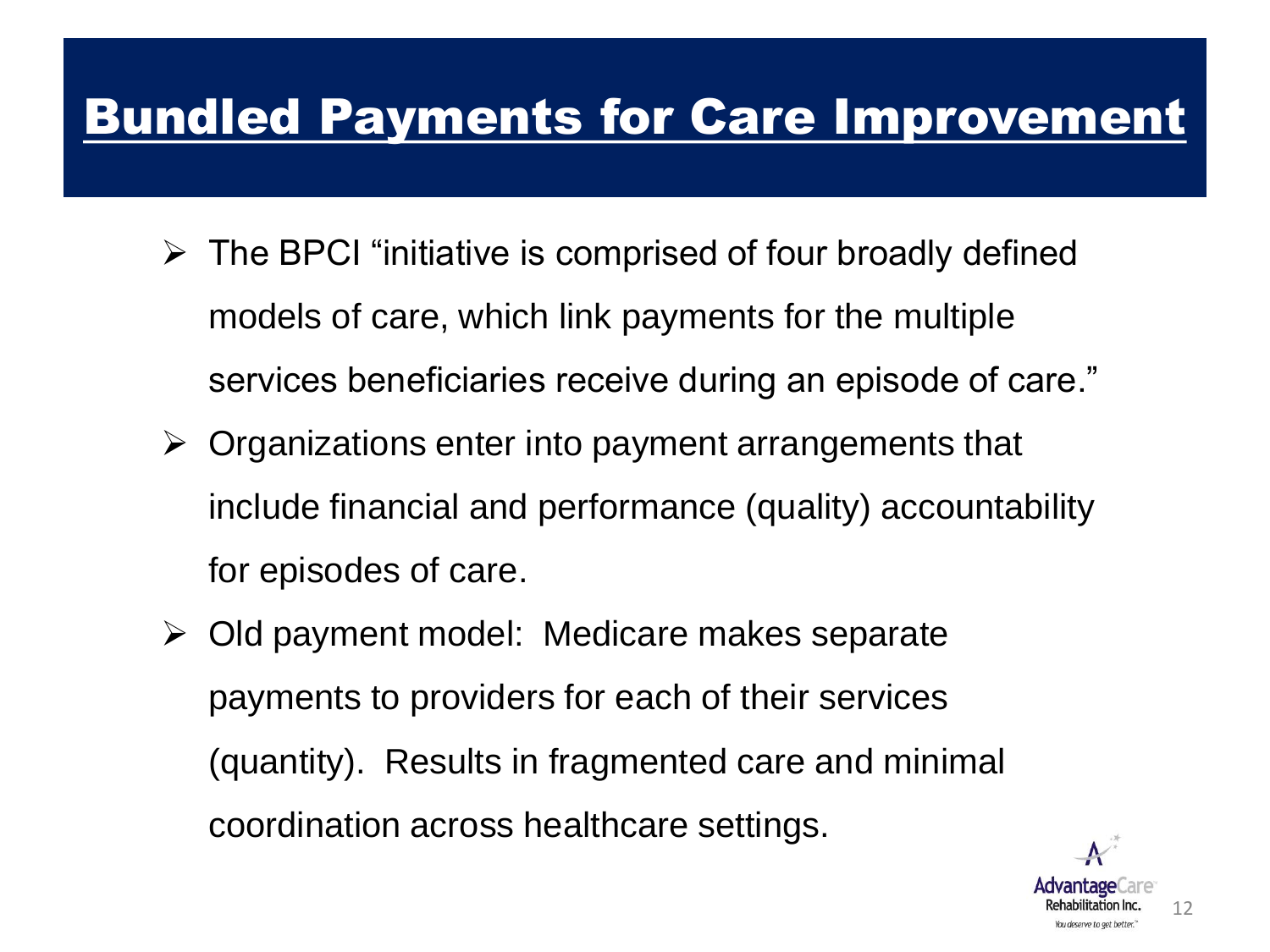- Episode triggered by hospitalization
- $\triangleright$  Base period target price (less 2-3% upfront CMS discount) is compared to performance period
- $\triangleright$  All providers paid through regular FFS
- $\triangleright$  Bundling is retrospective calculation
- $\triangleright$  Beneficiary must be eligible for Part A and enrolled in Part B
- Target price exclusions (unrelated conditions to bundle diagnosis, Part D drugs, hospice claims)

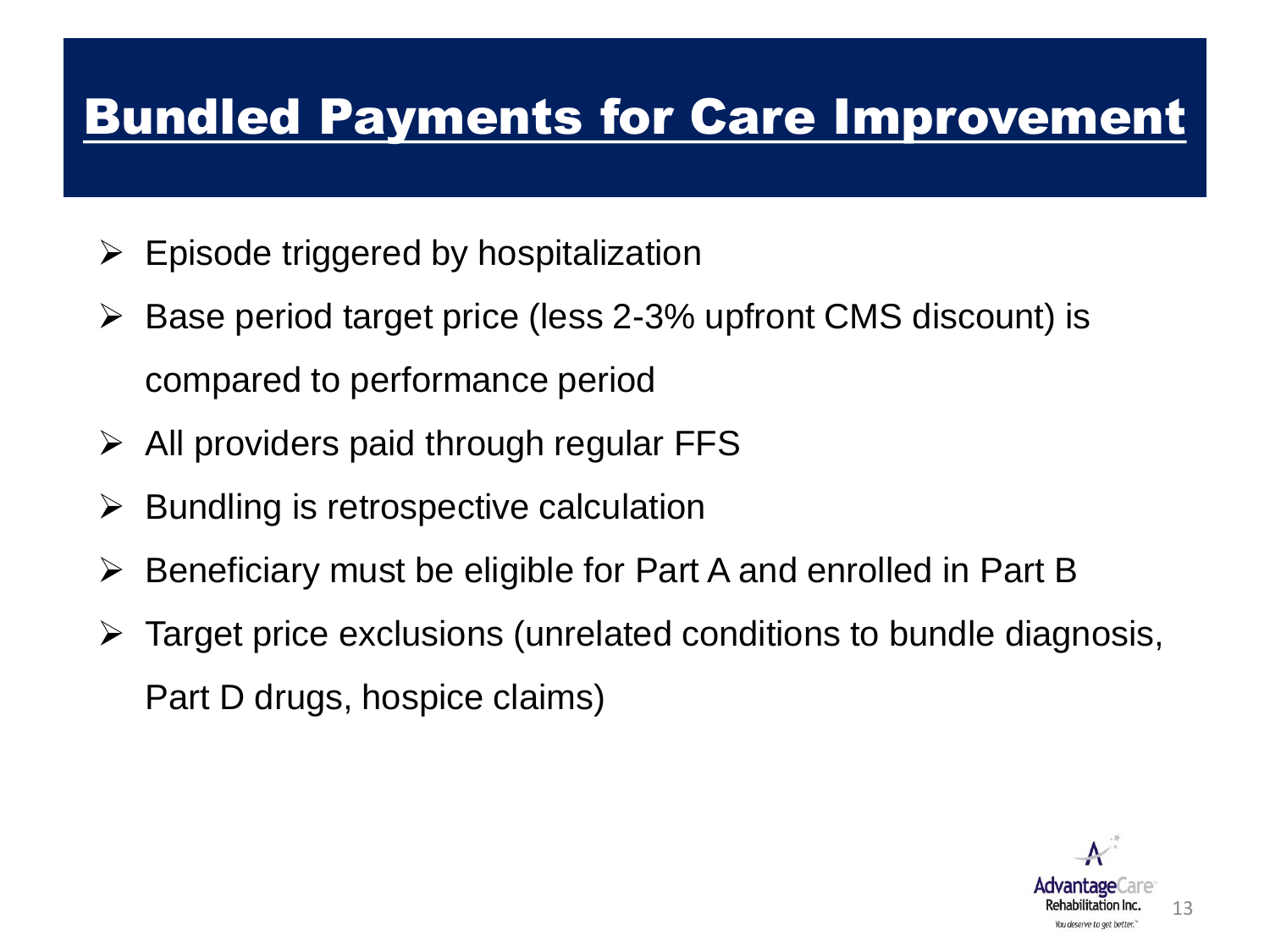#### $\triangleright$  Example #1:

- $\triangleright$  Target price = \$20,000 less 3% = \$19,400
- $\triangleright$  Performance FFS cost = \$22,000
- $\triangleright$  Amount paid back to CMS = \$2,600
- $\triangleright$  Example #2:
	- $\triangleright$  Target price = \$20,000 less 3% = \$19,400
	- $\triangleright$  Performance FFS cost = \$17,000
	- $\geq$  Amount of gain paid to bundler = \$2,400
- $\triangleright$  Quarter Net Reconciliation = \$200 paid back to CMS

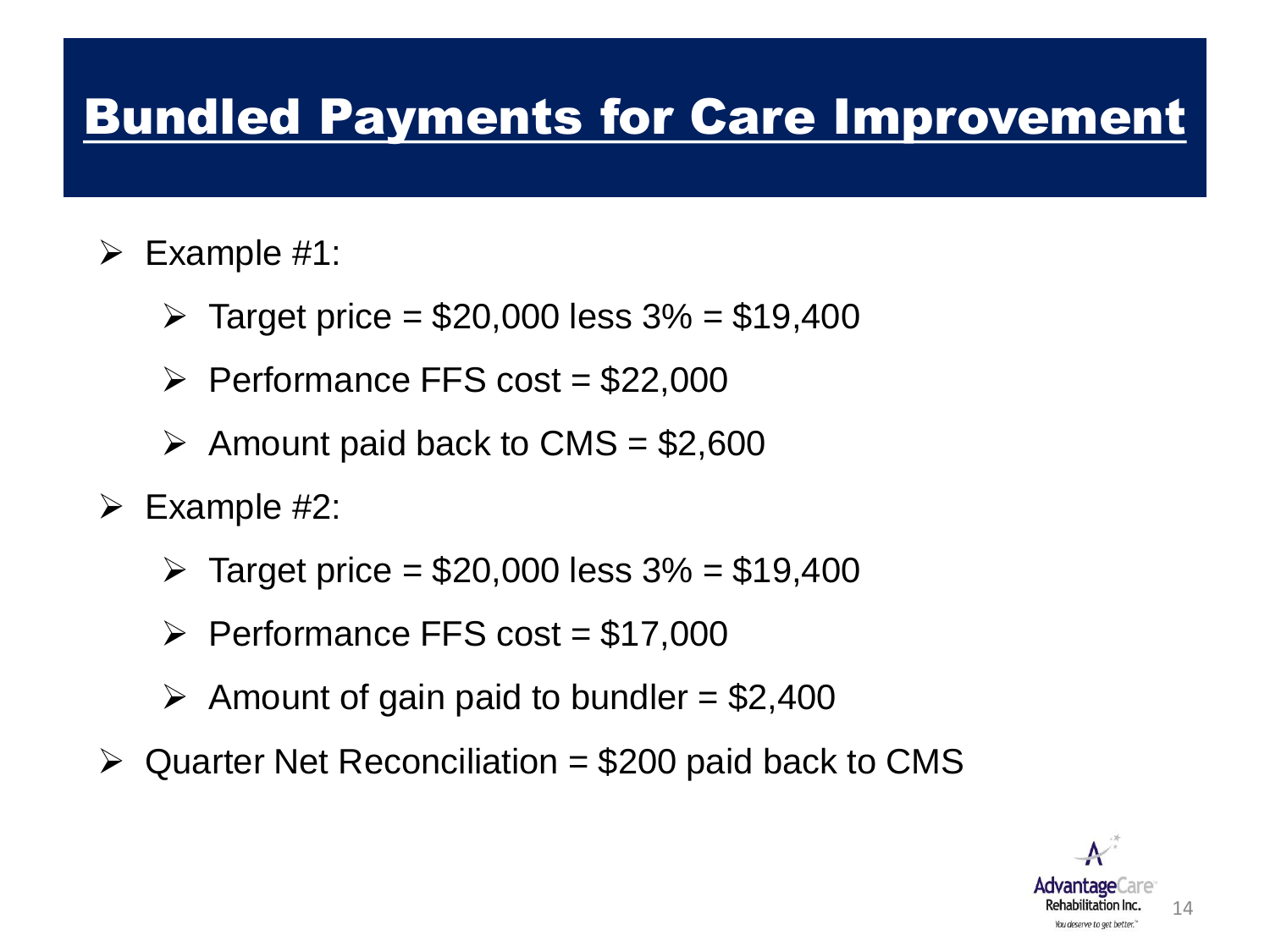#### BPCI Model 1

- $\triangleright$  Episode of care = inpatient stay in an acute care hospital
- $\triangleright$  Began in April 2013
- CMS pays the hospital a discounted amount based on IPPS and pays physicians separately (MPFS)
- $\triangleright$  All DRGs
- $\triangleright$  1 participant (0 in PA)

#### BPCI Model 4

- $\triangleright$  Episode of care = **<u>entire</u>** inpatient stay in an acute care hospital
- $\triangleright$  Began in October 2013
- $\triangleright$  CMS pays a single, prospectively determined bundled payment to the hospital (includes physician and other practitioner services)
- $\triangleright$  48 Clinical Episodes to choose
- 9 participants (3 in PA)

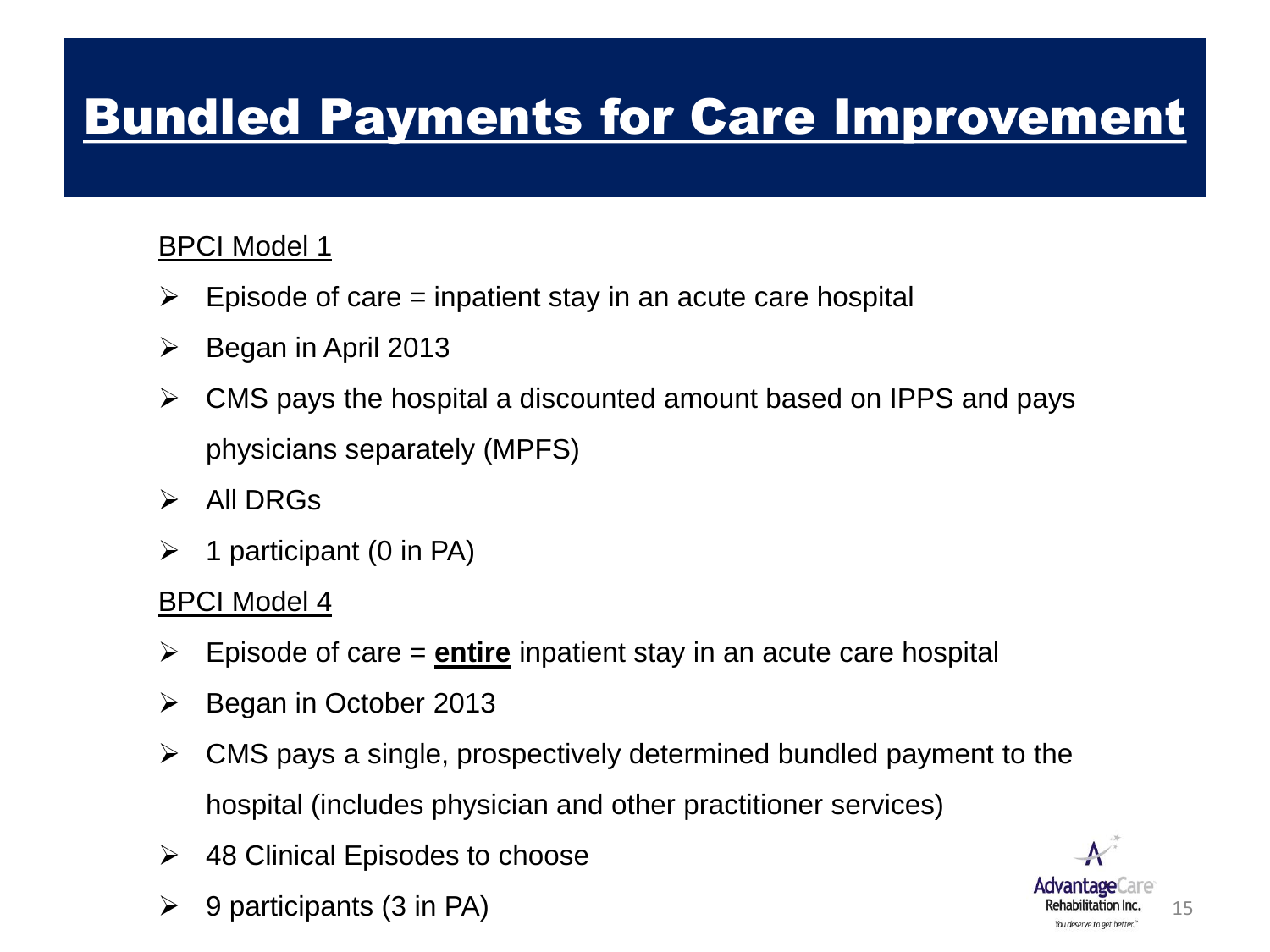#### BPCI Model 2

- $\triangleright$  Episode of care = inpatient stay plus the PAC and all related services up to 90 days post hospital DC
- $\triangleright$  CMS pays a retrospective bundled payment where actual expenses are reconciled against a target price for the episode of care.
- $\triangleright$  48 Clinical Episodes to choose
- Three-Day Hospital Stay Waiver for SNF Part A coverage
	- $\triangleright$  SNF needs 3 or more stars
- $\geq$  563 participants (44 in PA)
	- Moses Taylor Hospital (Scranton), St. Luke's Hospital (Bethlehem), Geisinger Medical Center (Danville)

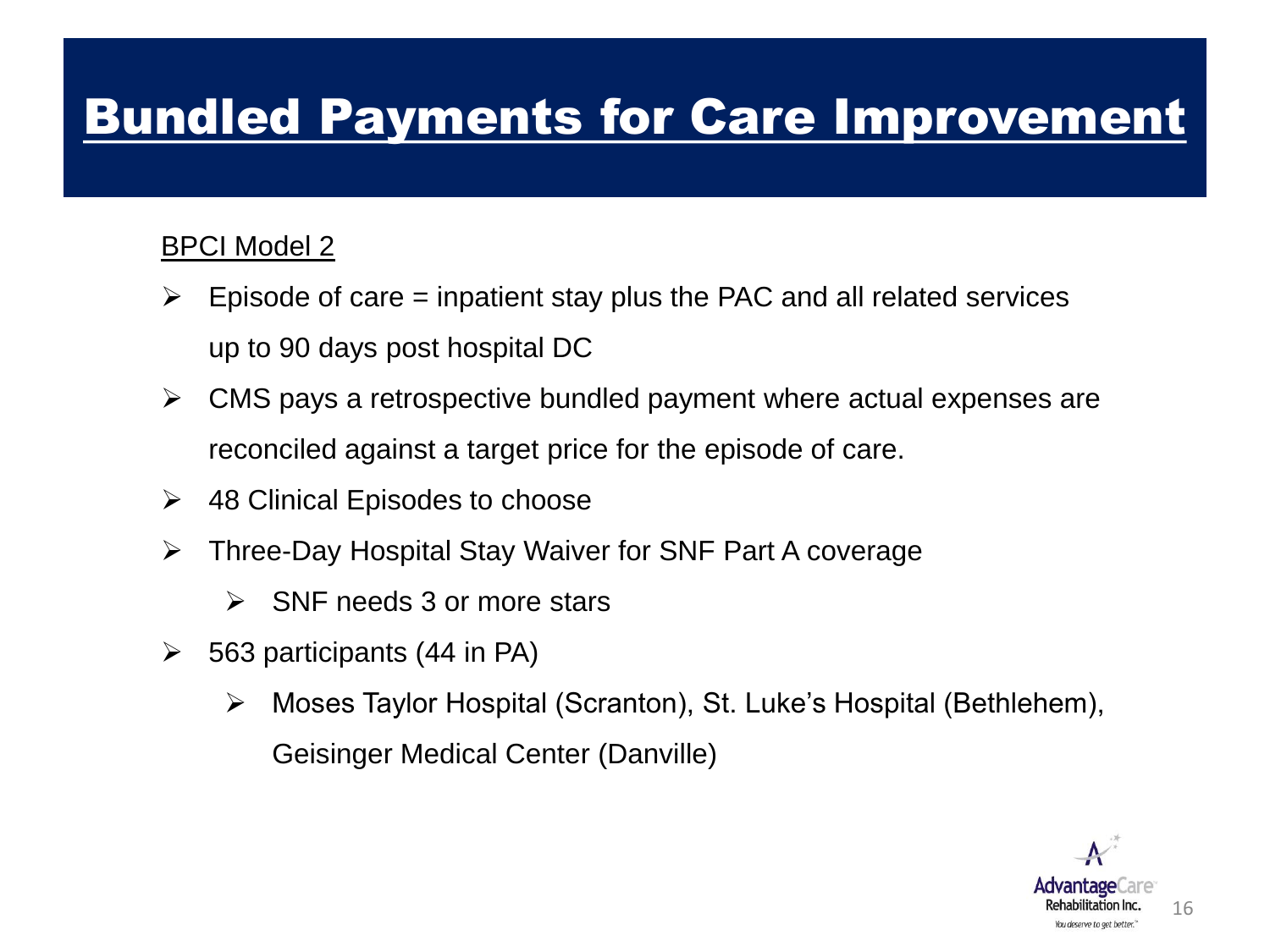#### BPCI Model 3

- $\triangleright$  Episode of care = triggered by an acute hospital stay but begins at initiation of PAC services with a SNF, IRF, LTCH, or HHA and ends 30, 60, or 90 days after initiation
- $\triangleright$  Same retrospective bundled payment as Model 2 with a payment or recoupment amount made by Medicare comparing expenses to the target price.
- $\triangleright$  48 Clinical Episodes to choose
- $\triangleright$  813 participants (70 in PA)
	- Whitestone Healthcare Group (Stroudsburg), Maplewood Nsg & Rehab Center of PA (Philly), Jefferson Hills Manor (Pittsburgh), Mulberry Square Elder Care & Rehab Center (Punxsutawney)

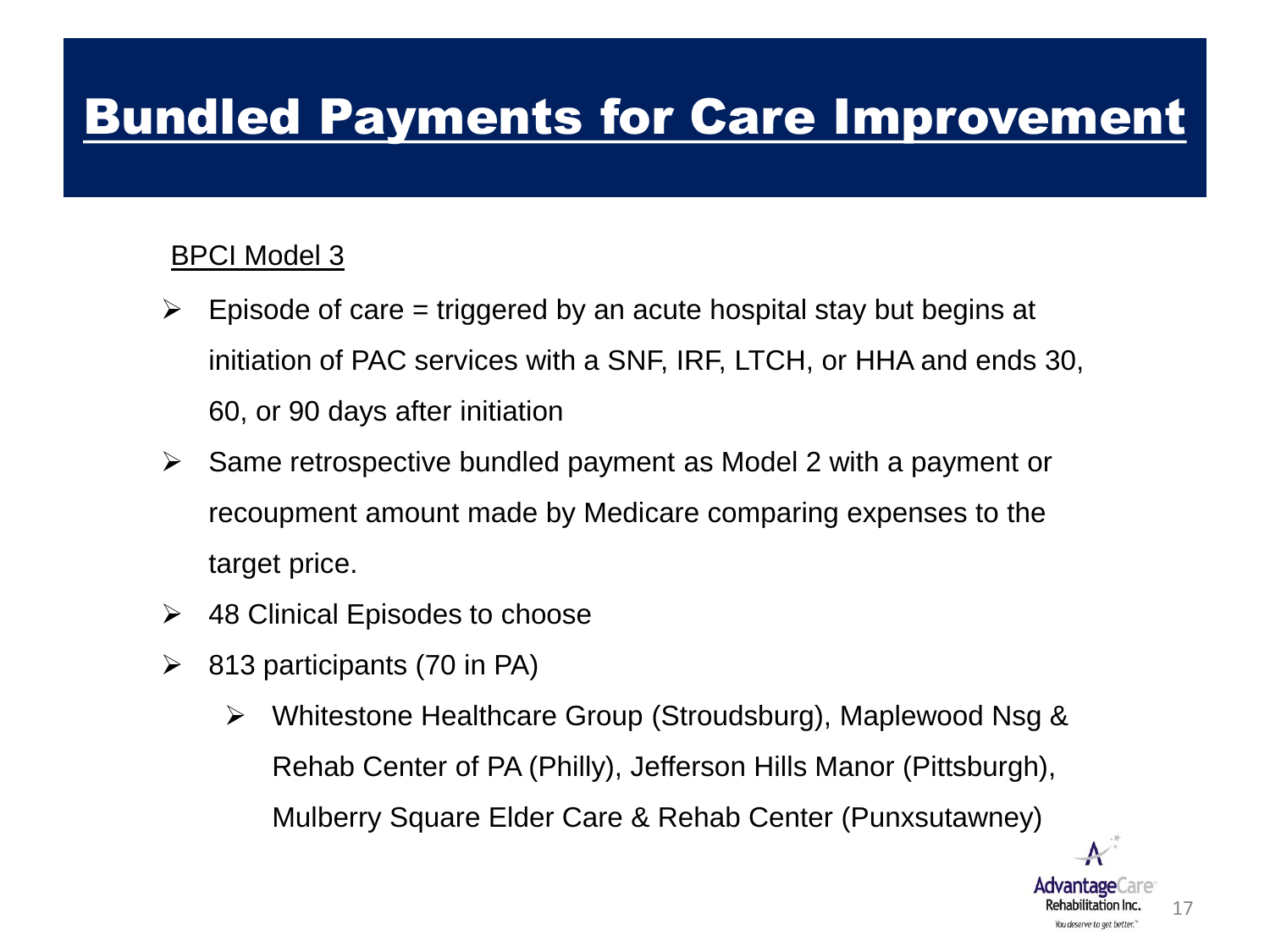February 2016 Kaiser Family Foundation report:

- BPCI Model 1 "was found to have lower costs than nonbundled episodes of care during the initial hospital stay"
- BPCI Model 2 "had lower spending on post-acute care than non-bundled episodes…..due in part to a decrease in the use of skilled nursing facilities….and an increase in the use of home health services."
- BPCI Model 3 "saw no significant changes in overall spending."
- $\triangleright$  "No differences in quality were reported between all four BPCI models and non-bundled episodes…"Advantag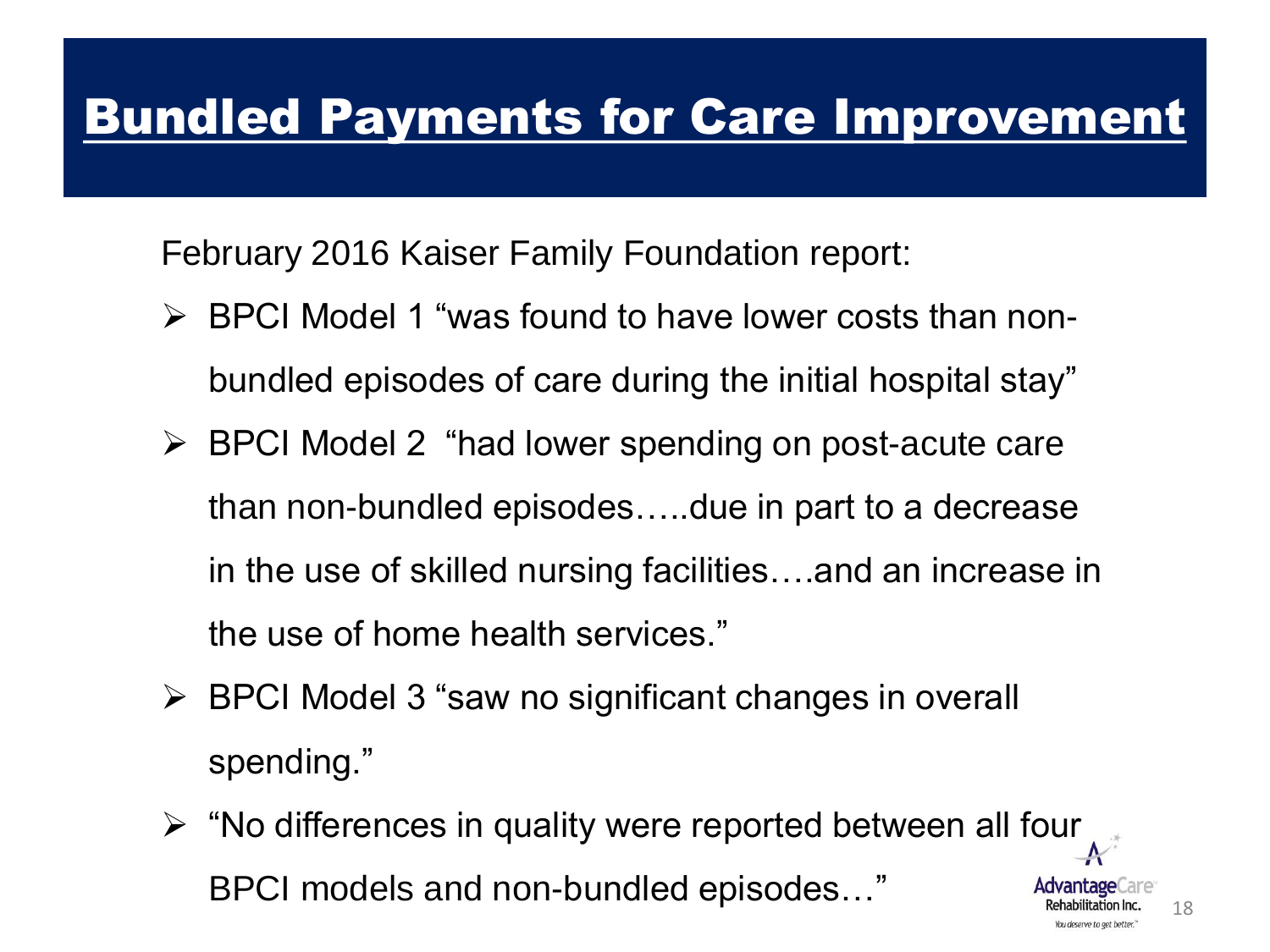Lewin Group study:

- $\triangleright$  ALOS in SNF dropped 1.3 days for BPCI orthopedic surgery patients
- Overall use of institutional PAC services for BPCI orthopedic surgery patients dropped from 64% to 57%
	- $\triangleright$  Similar pattern for cardiovascular surgery patients
- > THA & TKA BPCI patients also showed reduced Medicare costs BUT not significant changes to quality of care

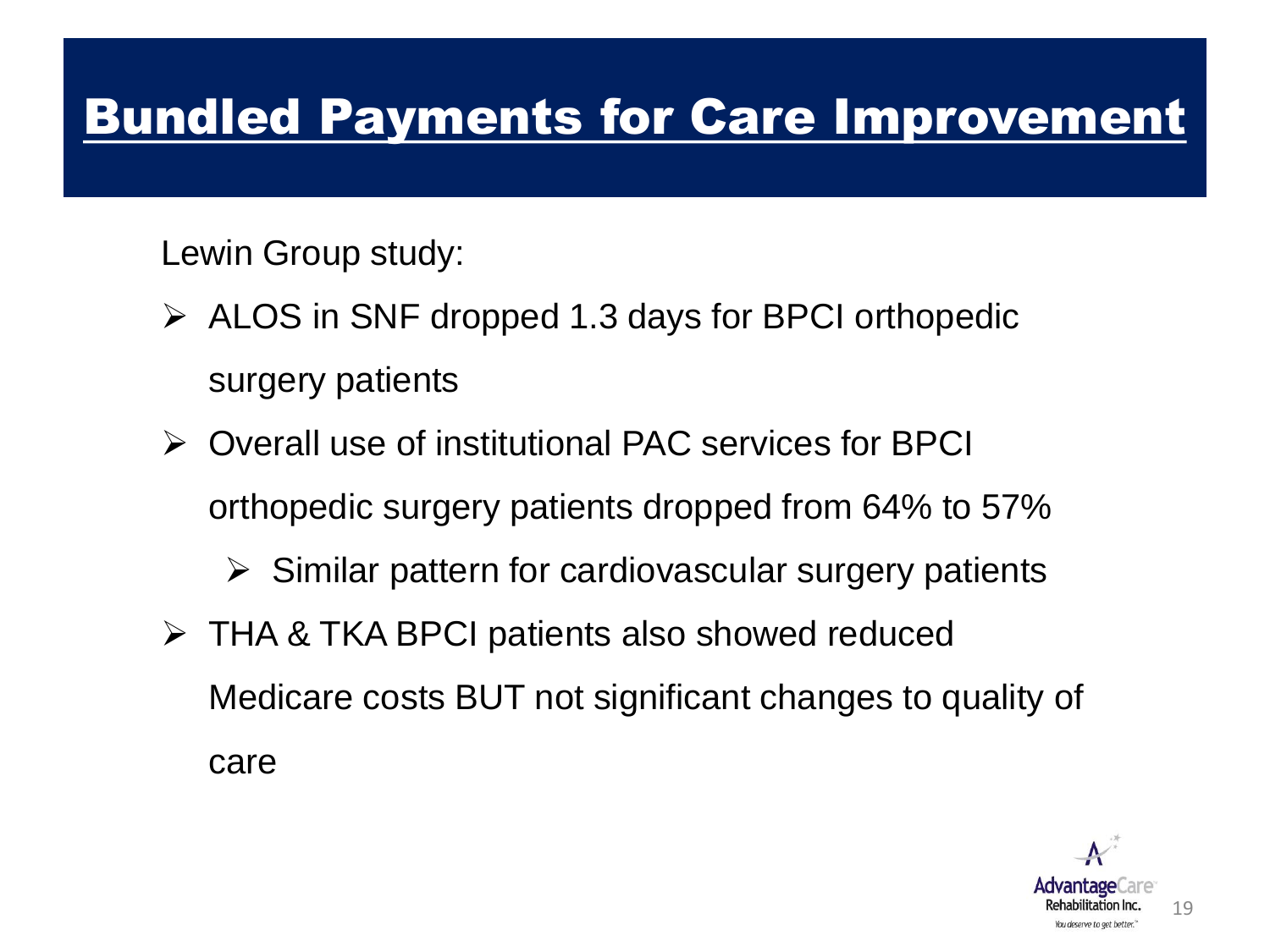CMS BPCI Program Evaluation Report:

- "…modest reductions in Medicare episode payments…with isolated instances of quality declines and fewer instances of increased quality."
- Orthopedic surgery patients' costs cut by \$864 per episode and reported greater improvements in mobility after 90 days compared to non-BPCI patients
- Cardiovascular surgery at hospitals in one model did not save money and quality remained the same
- $\triangleright$  Spinal surgery episode costs increased, but mortality declined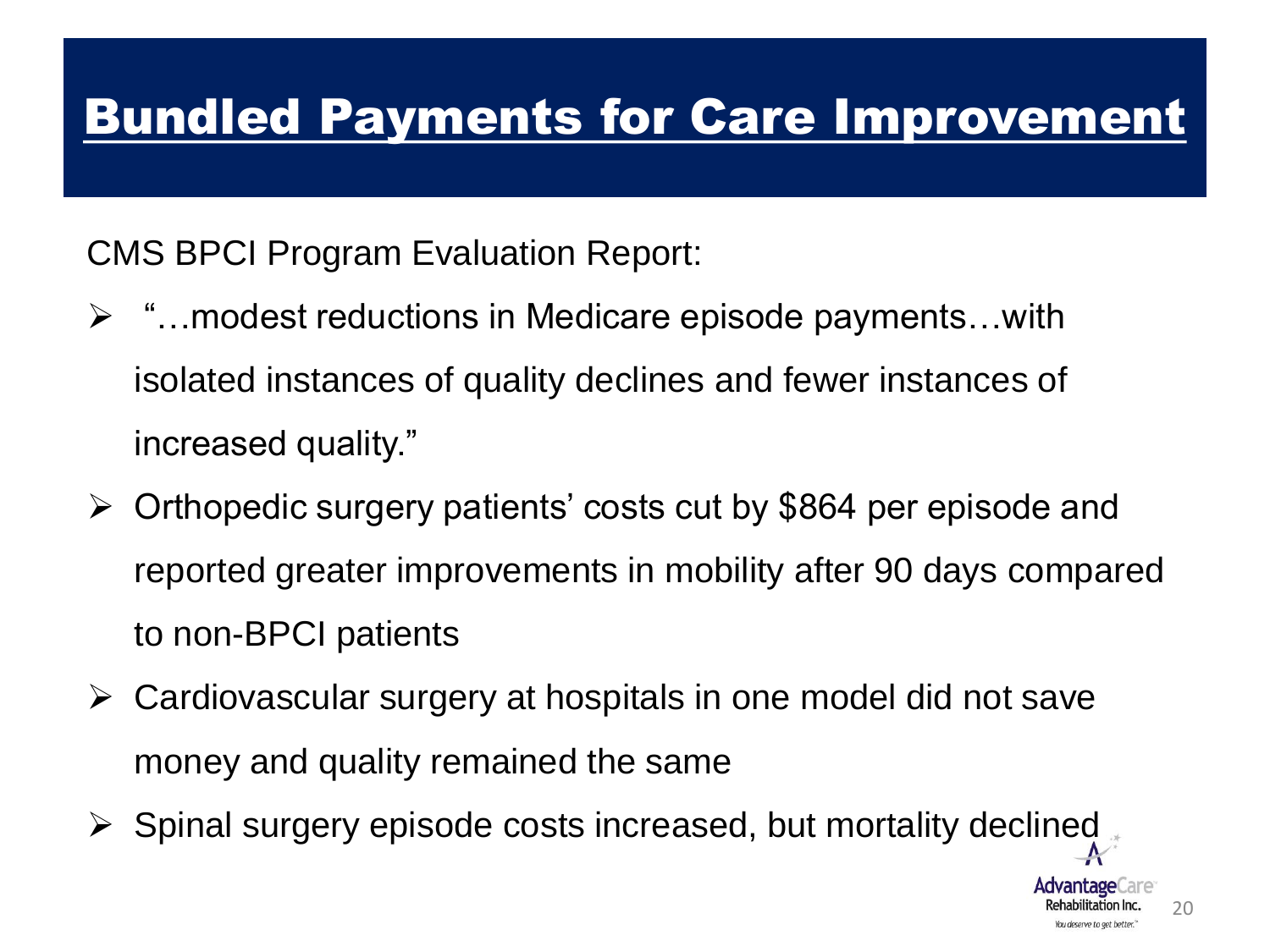#### Data Analytics / Dashboards

- $\triangleright$  MSPB report (cost per episode per diagnosis in SNF)
	- https://data.medicare.gov/Hospital-Compare/Medicare-Hospital-Spending-by-Claim/nrth-mfg3
- $\triangleright$  LOS (per diagnosis)
- $\triangleright$  Readmission rates (per diagnosis)
	- $\triangleright$  F/u after DC from SNF: 30, 60, 90 days
- Functional Outcomes
	- CARE, Fall Risk, Cognition, & other T&M
- $\triangleright$  Mortality Rates
- $\triangleright$  ED / ER visits (UTIs and handwashing)
- $\triangleright$  DC sites (per diagnosis)

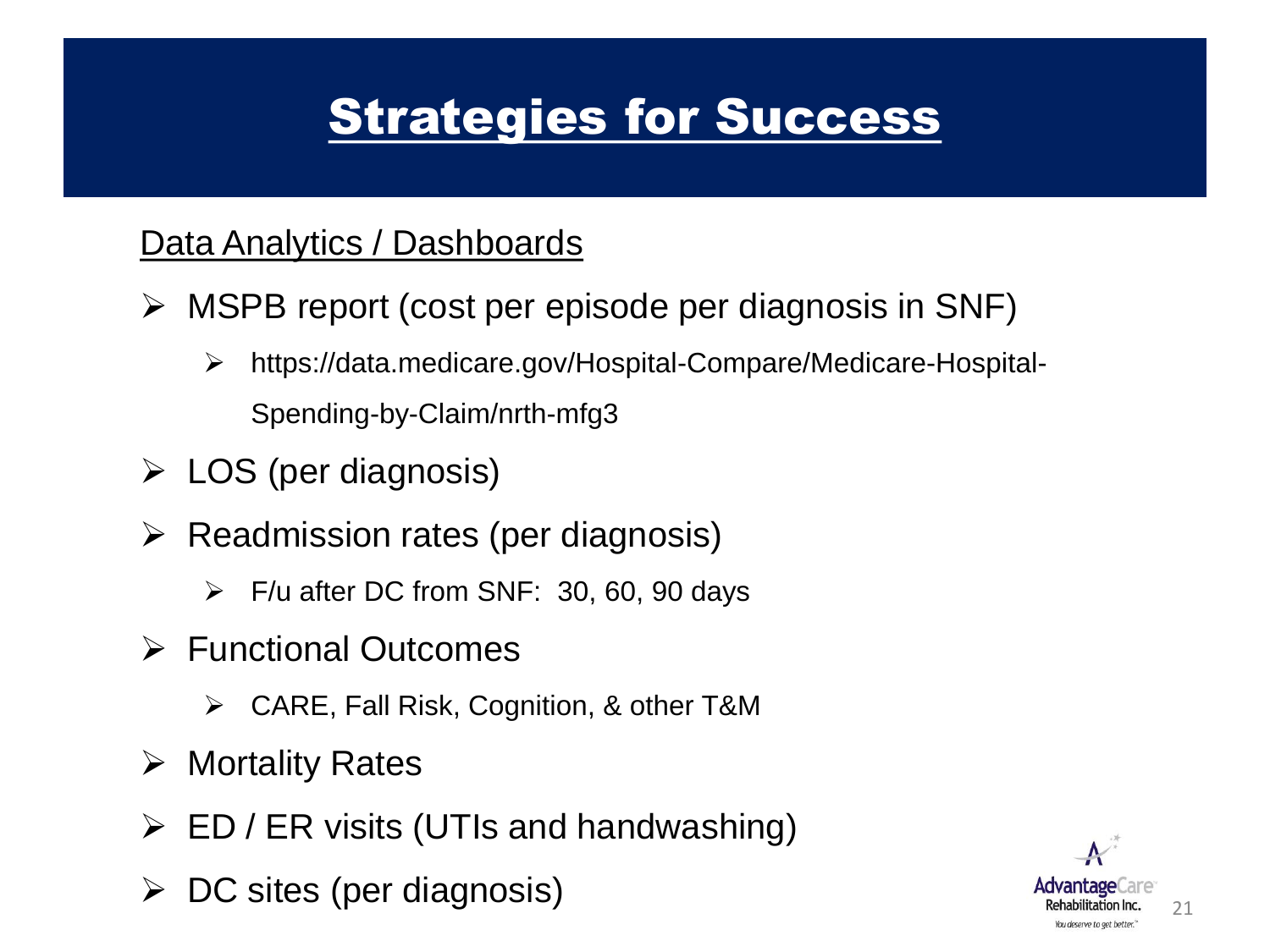#### Clinical Programs

- **Outcomes tracking** (CARE item sets)
- **DC Planning Day 1**
	- $\triangleright$  Care Conference Day 2 or 3
	- $\triangleright$  Home Assessment by Day 7 (earlier if CCJR)
- Functional-based Treatment Focus
	- $\triangleright$  Establish HEP / RNP early
- ▶ Diagnosis-specific Clinical Pathways / Clinical Competencies
	- $\triangleright$  Nursing & Therapy
	- ▶ Ortho, Cardiac, Pulmonary, Diabetes
- **Medication Management / Reconciliation**
- **Acute Care Nursing Team** (Cardiac, CHF, COPD, PN, TKR/THR)
	- $\triangleright$  Know your referral sources' protocols
	- $\triangleright$  Know your referral sources' strengths and weaknesses

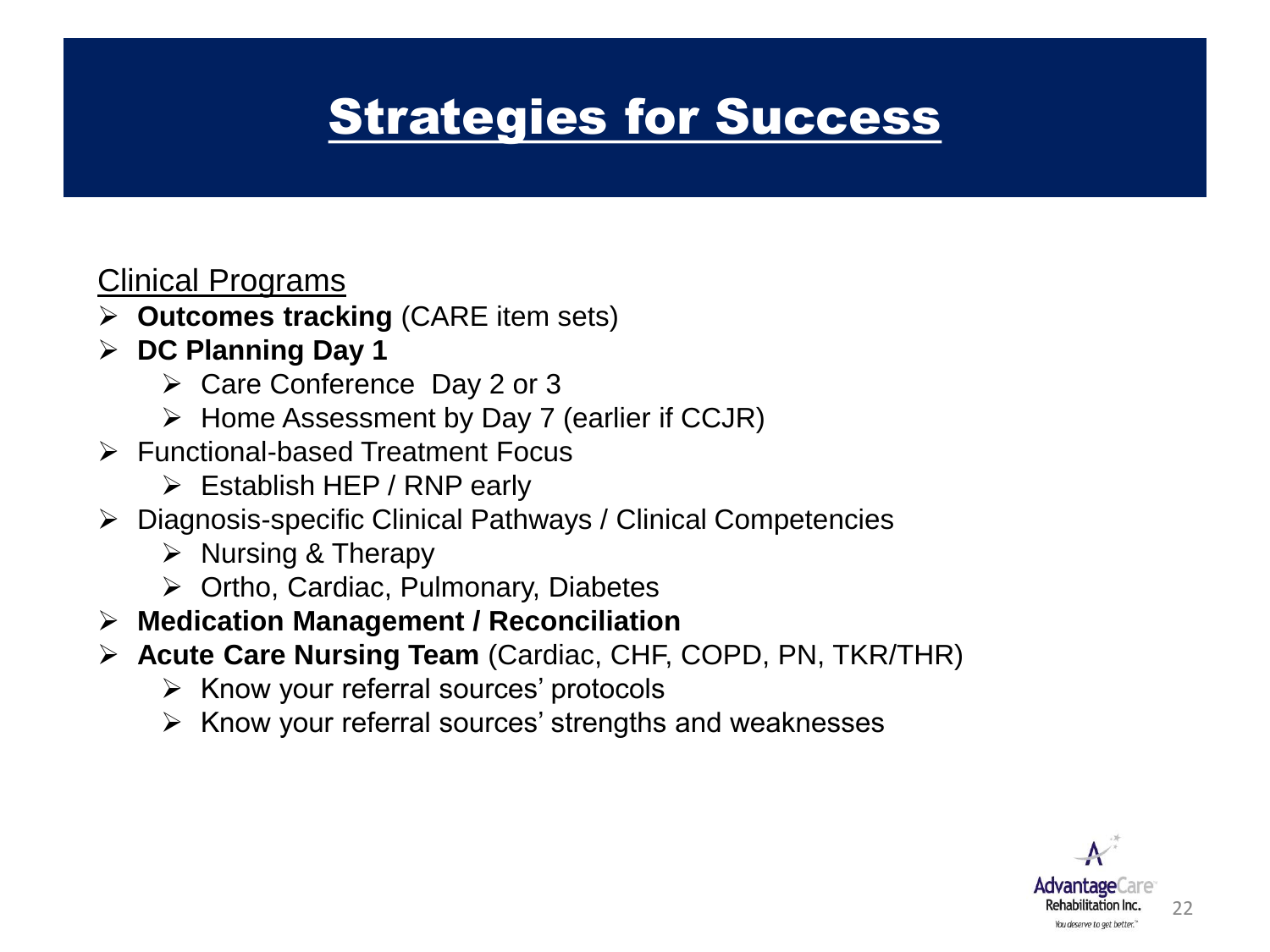#### Clinical Programs

- $\triangleright$  Restorative Nursing Programs paired with Therapy
- **E&T for patient, family, and caregivers**
	- $\triangleright$  Nutrition, vital signs, meds mgt, pain mgt, edema mgt, infection / DVT S&S, B&B, chronic conditions, etc.
	- Teach Back / Show Me Method

#### **Chronic Disease Management**

- $\triangleright$  Co-morbidities
- $\triangleright$  Decrease avoidable readmissions
- Wellness Program
- $\triangleright$  Short-term Rehab wing/Rehab Recovery Suite
- **Care Transitions Management Team / Nurse Navigator**
	- $\triangleright$  RN, Therapy, HH, SS, RNAC, dietician, MD (patient / family)
- $\triangleright$  Telehealth

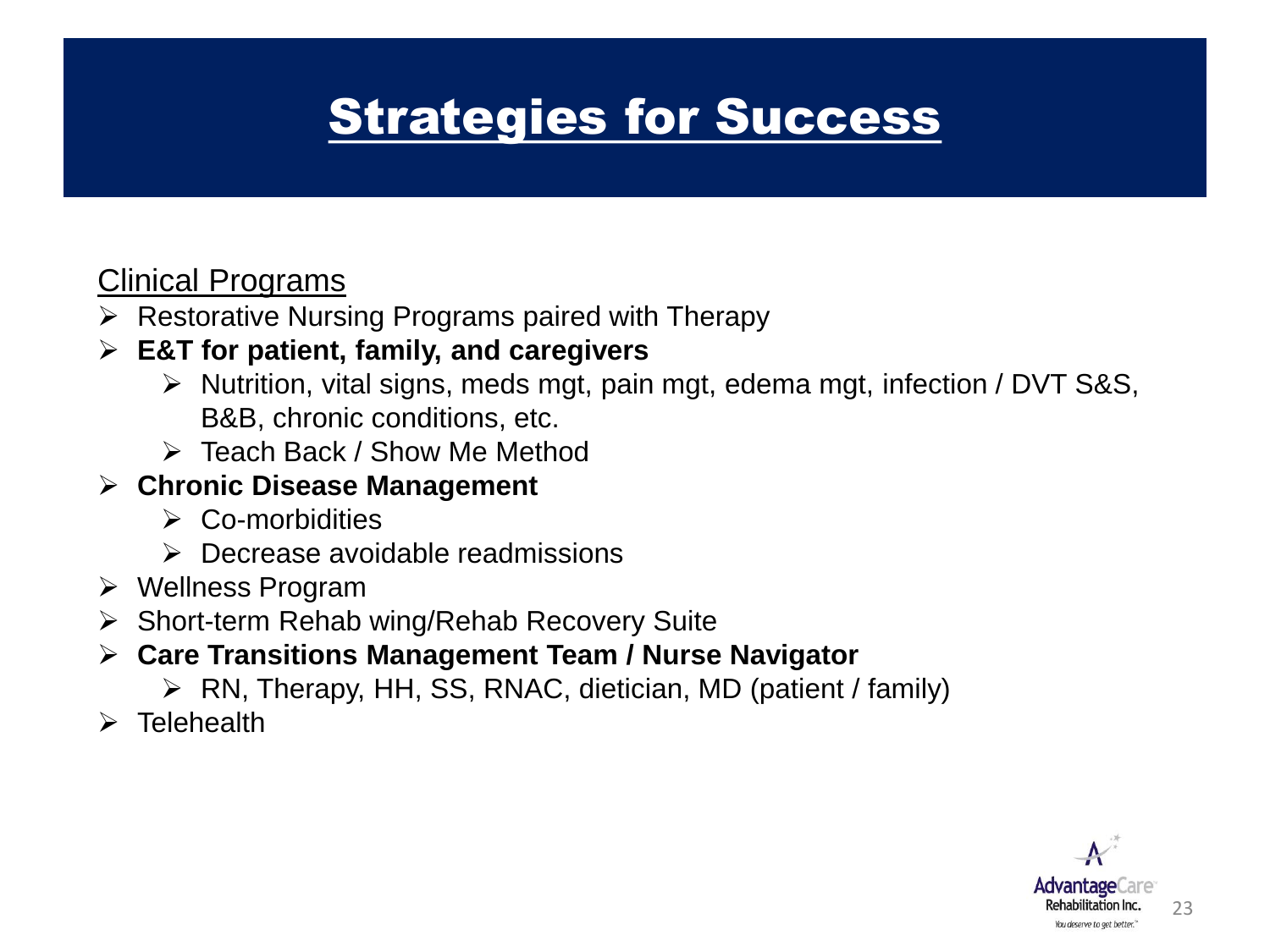**BPCI Stats:** 

- $\triangleright$  46.6% of providers participating in BPCI are SNFs
- $\geq$  27% are hospitals
- $\geq$  15% of participants are testing more than 20 of the 48 Clinical Episodes
- $\triangleright$  Average number of Clinical Episodes = 9

Most popular: LEJR, PN, COPD, CHF

 $\triangleright$  With less voluntary participation in BPCI, CMS may create more mandatory bundled payment programs like….

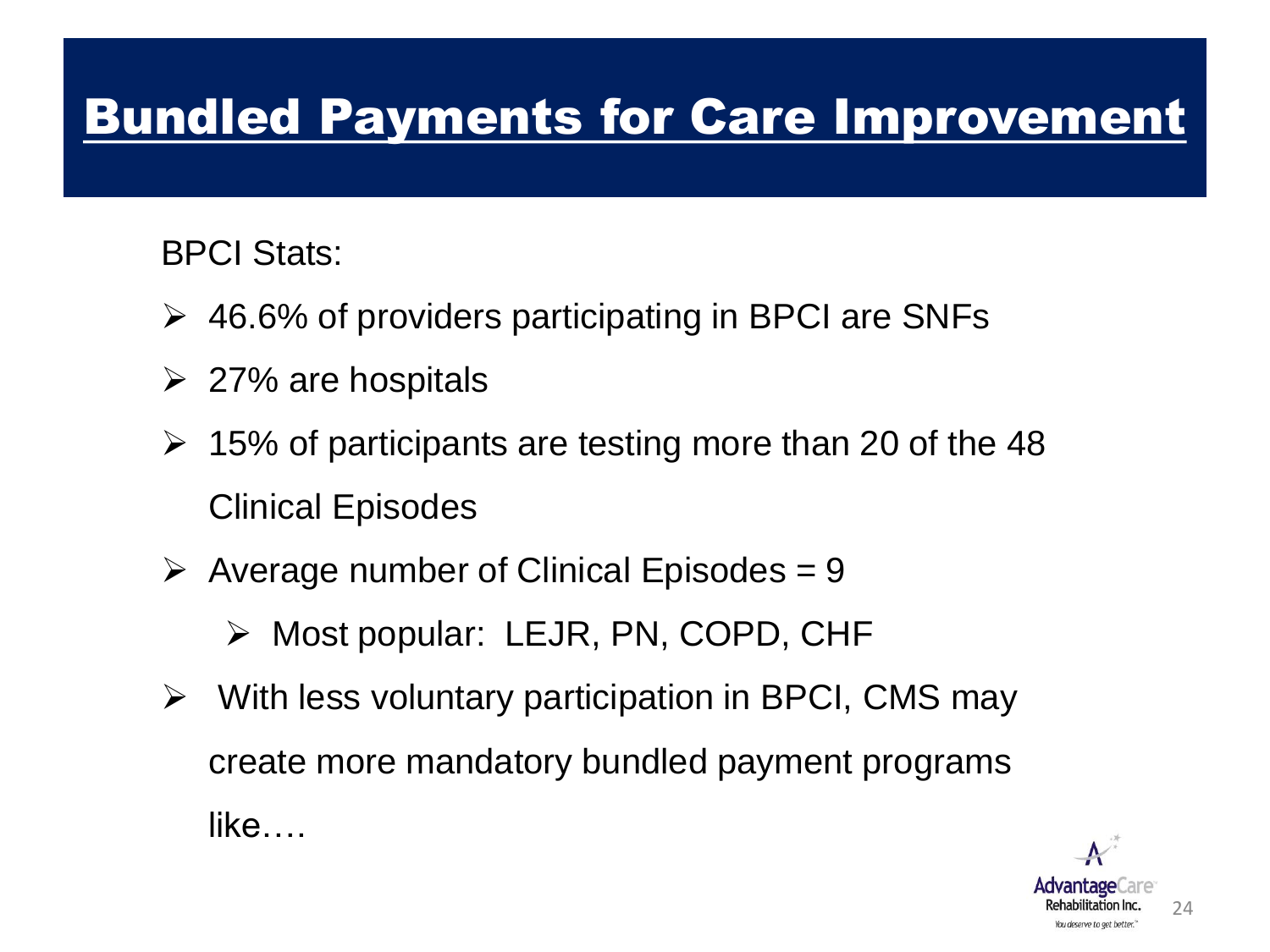### Comprehensive Care for Joint Replacement

- $\triangleright$  In 2013 more than 400,000 in-patient THRs/TKRs costing more than \$7 billion for hospitalization alone
- $\triangleright$  Average Medicare expense for surgery, hospital, and recovery ranges from \$16,500 to \$33,000
- $\triangleright$  Goals: Acute and PAC providers work together to improve the quality of care and coordinate patient-centered care  $\rightarrow$  better outcomes, better experience, fewer complications (readmissions, infections, prolonged rehab/recovery)

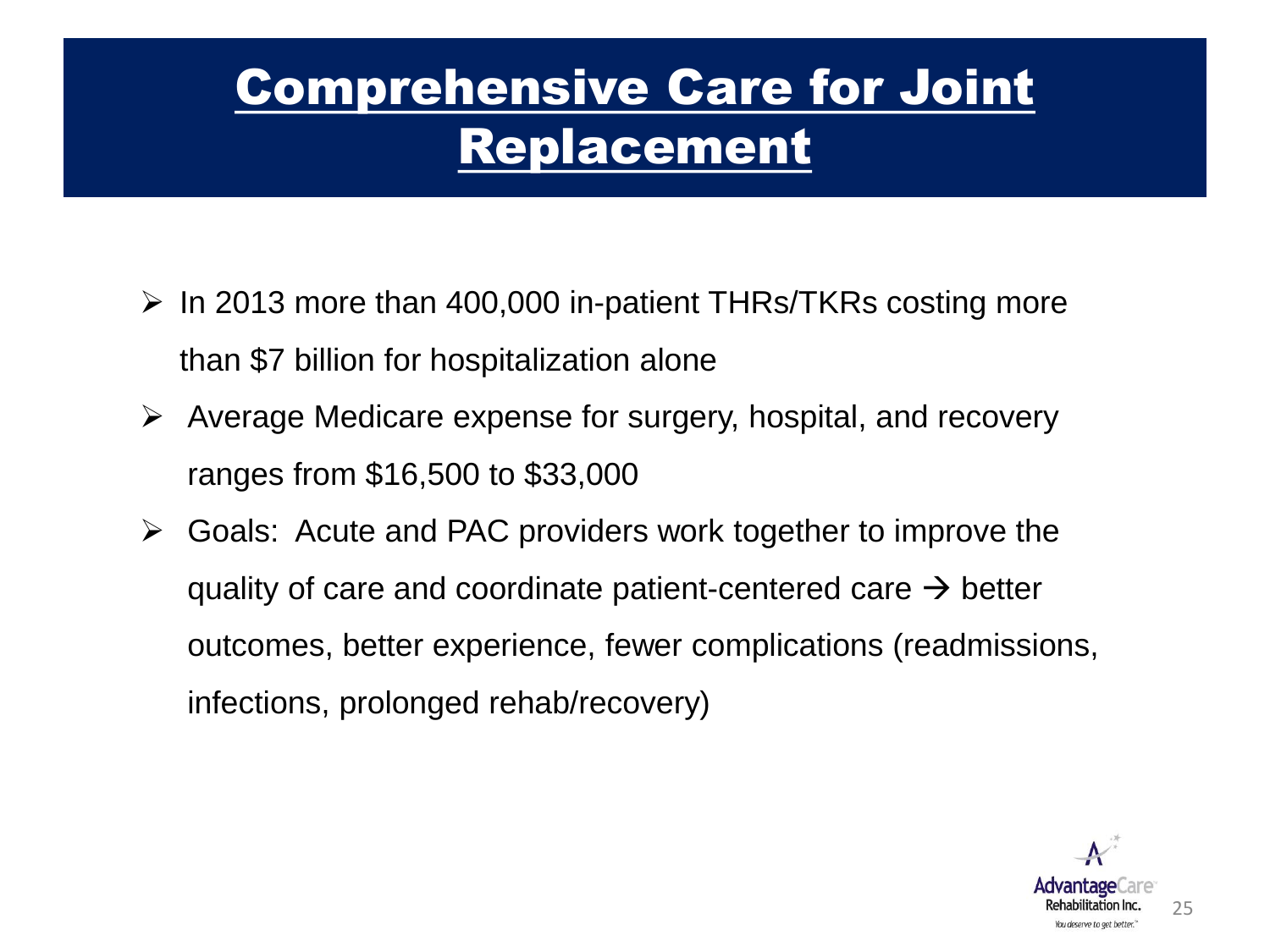

- $\geq$  5 year test period 4/1/16 through 12/31/20
- 67 geographic areas including: Reading, Harrisburg/Carlisle, and Pittsburgh MSAs in PA required to participate
- $\triangleright$  Hospital accountable for costs and quality of care from surgery to 90 days after (episode of care)
	- $\triangleright$  Hospital quality measures based on:
		- $\triangleright$  Surgical complication rates
		- $\triangleright$  HCAHPS

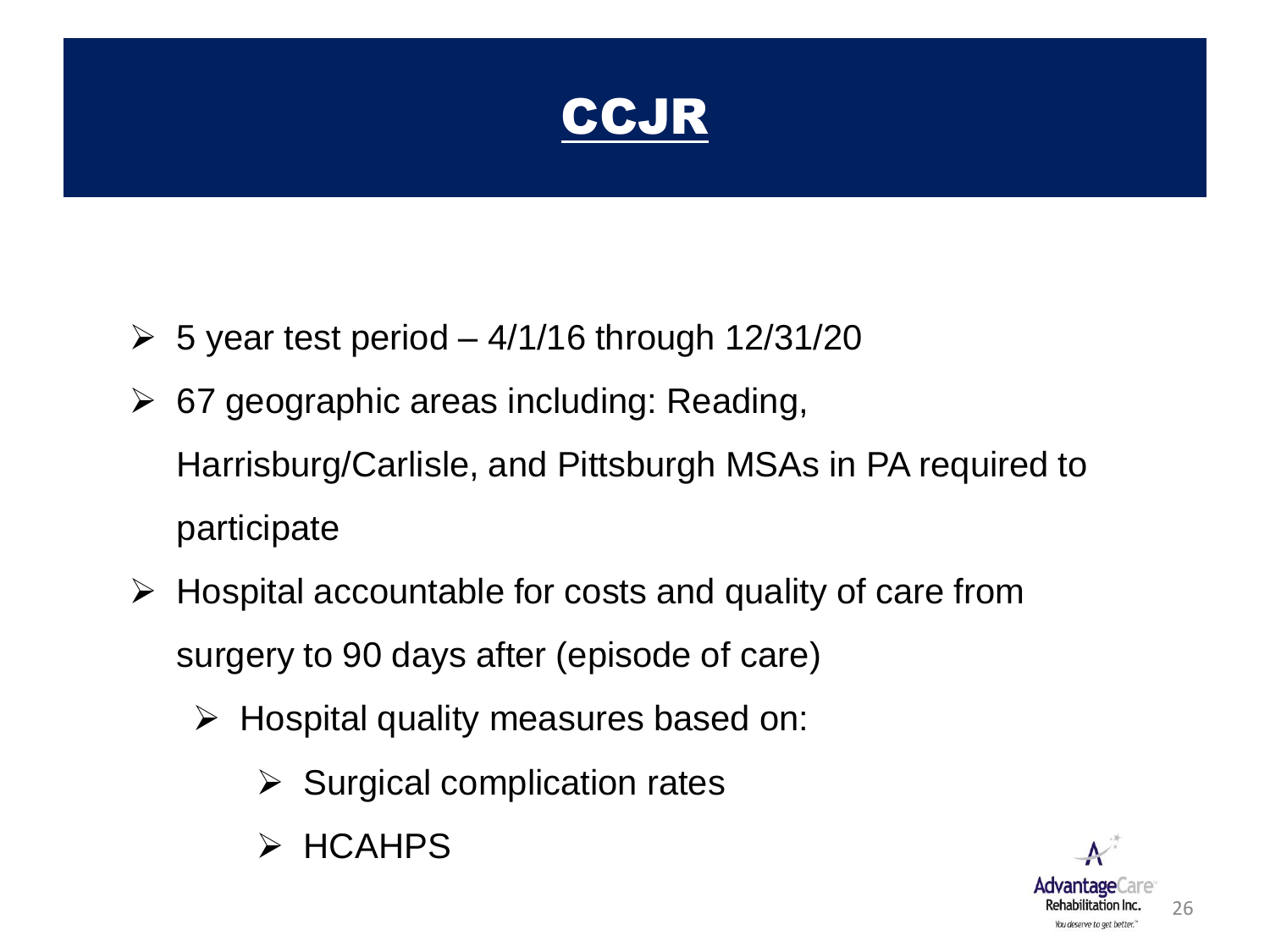

- $\triangleright$  Depending on the hospital's costs and quality performance, the hospital can earn a financial reward (winner) or be required to repay Medicare (loser) at the end of the year when compared to the "target price"
- $\triangleright$  Incentive for hospitals to work with MDs, HHAs, SNFs, and other providers to ensure coordinated care and the best outcomes and to avoid readmissions and complications

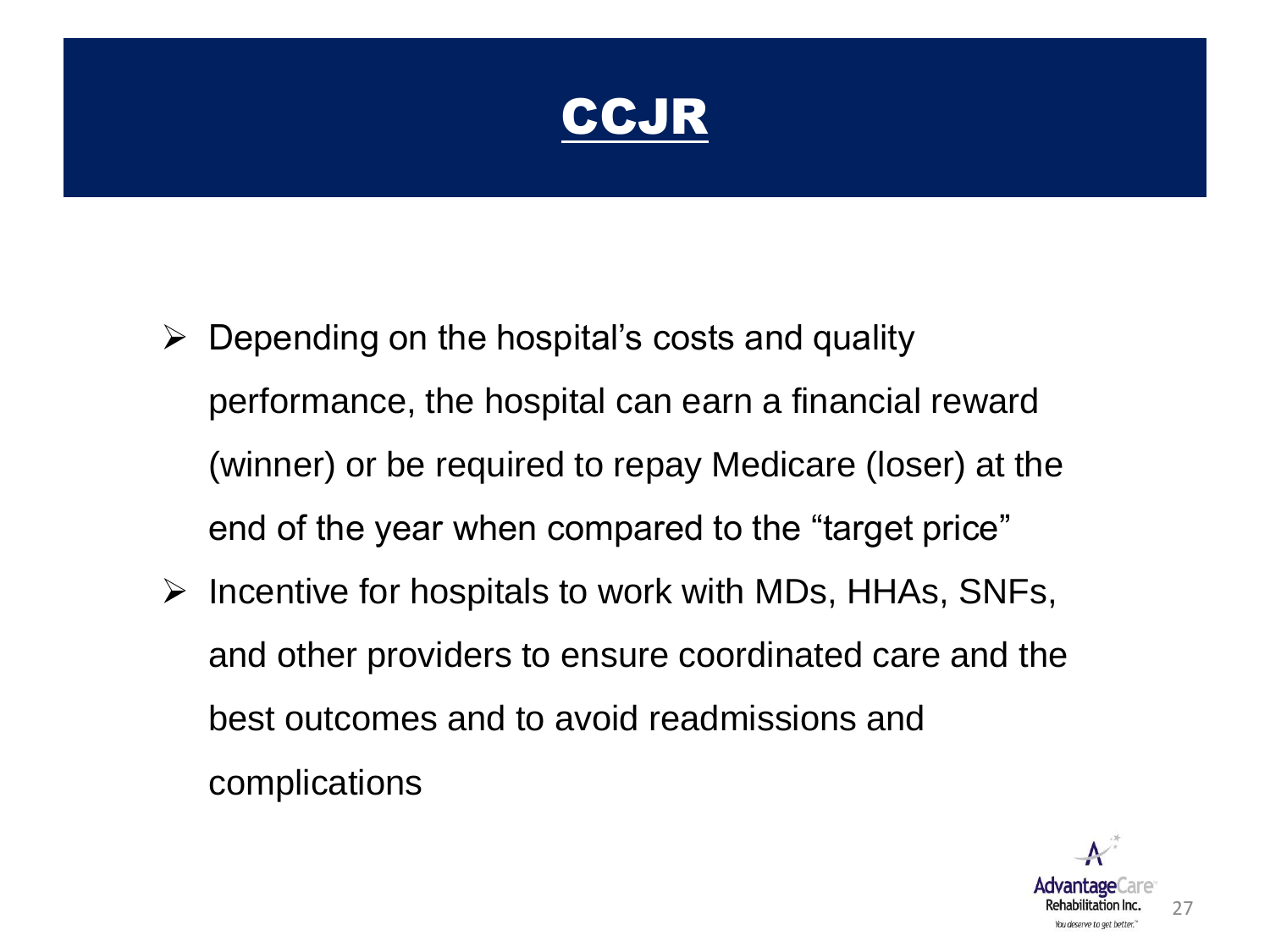

- $\triangleright$  Proposed rule to add hip / femur fracture to existing CCJR bundled payment model July 2017
- $\triangleright$  Proposed rule to add a new Cardiac Care Bundled Payment pilot
	- Covers 98 random MSAs
	- $\triangleright$  Covers heart attacks and bypass surgery
- $\triangleright$  Proposed rule to add a Cardiac Rehabilitation Incentive Payment model
- Humana expands TKA/THA Bundling Program in OH &TN
- 3 Year CMS experiment (28 cardiac and 9 orthopedic procedures) led to savings of \$319 per patient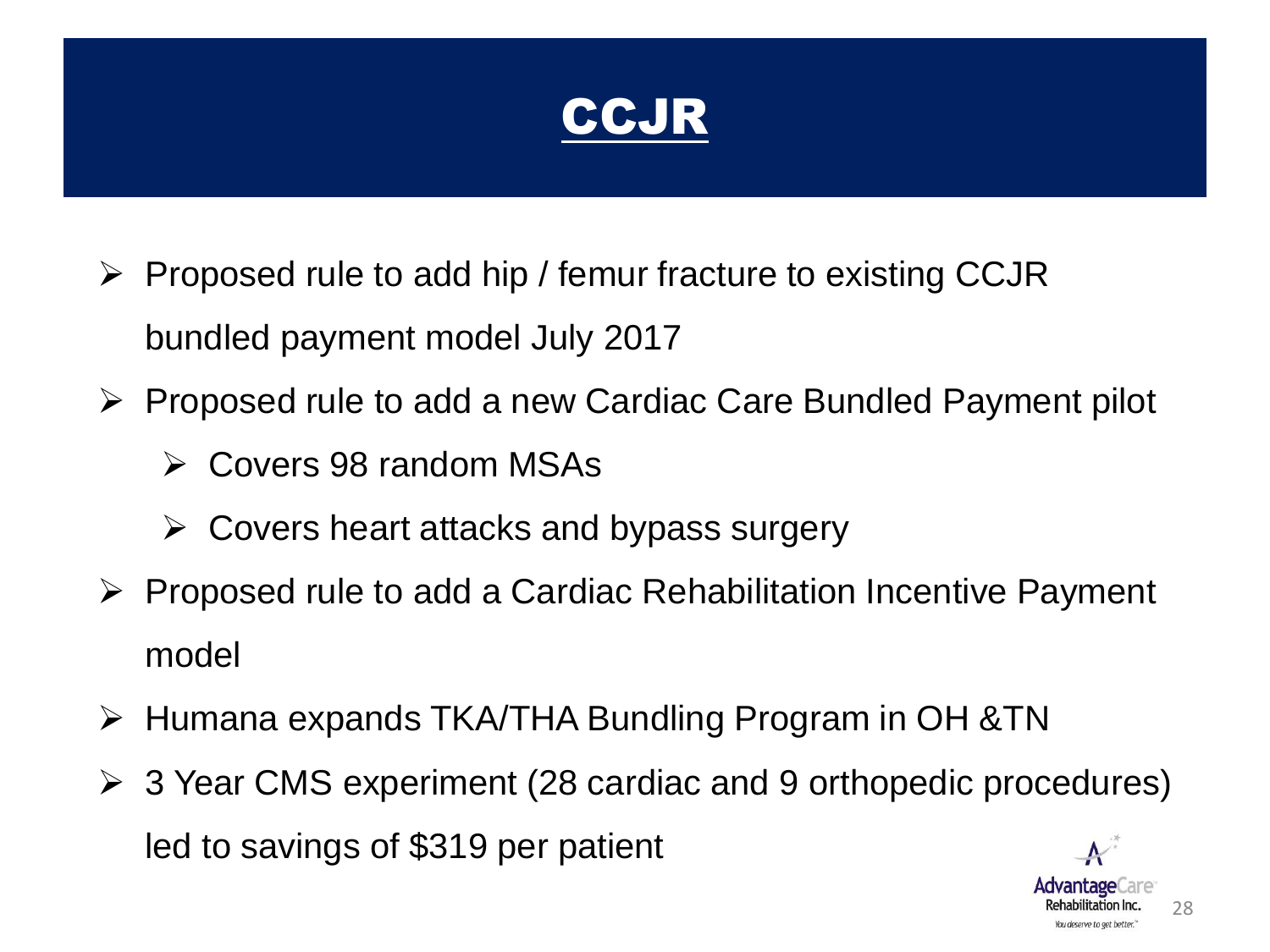

SNF Strategies for Success:

- $\triangleright$  Data Analytics
	- $\triangleright$  Cost per episode in SNF
	- $\triangleright$  ALOS
	- $\triangleright$  Hospital readmissions / complications
- $\triangleright$  Relationship building with hospitals, HHAs, AL/PCs
- $\triangleright$  Clinical pathways to provide quality care, manage costs, manage co-morbidities/complications to prevent readmissions
- $\triangleright$  Promote care transitions / smooth hand-off
- **► Promote Hospital QMs / Patient Surveys**
- Collaborator Agreement / Sharing Arrangement

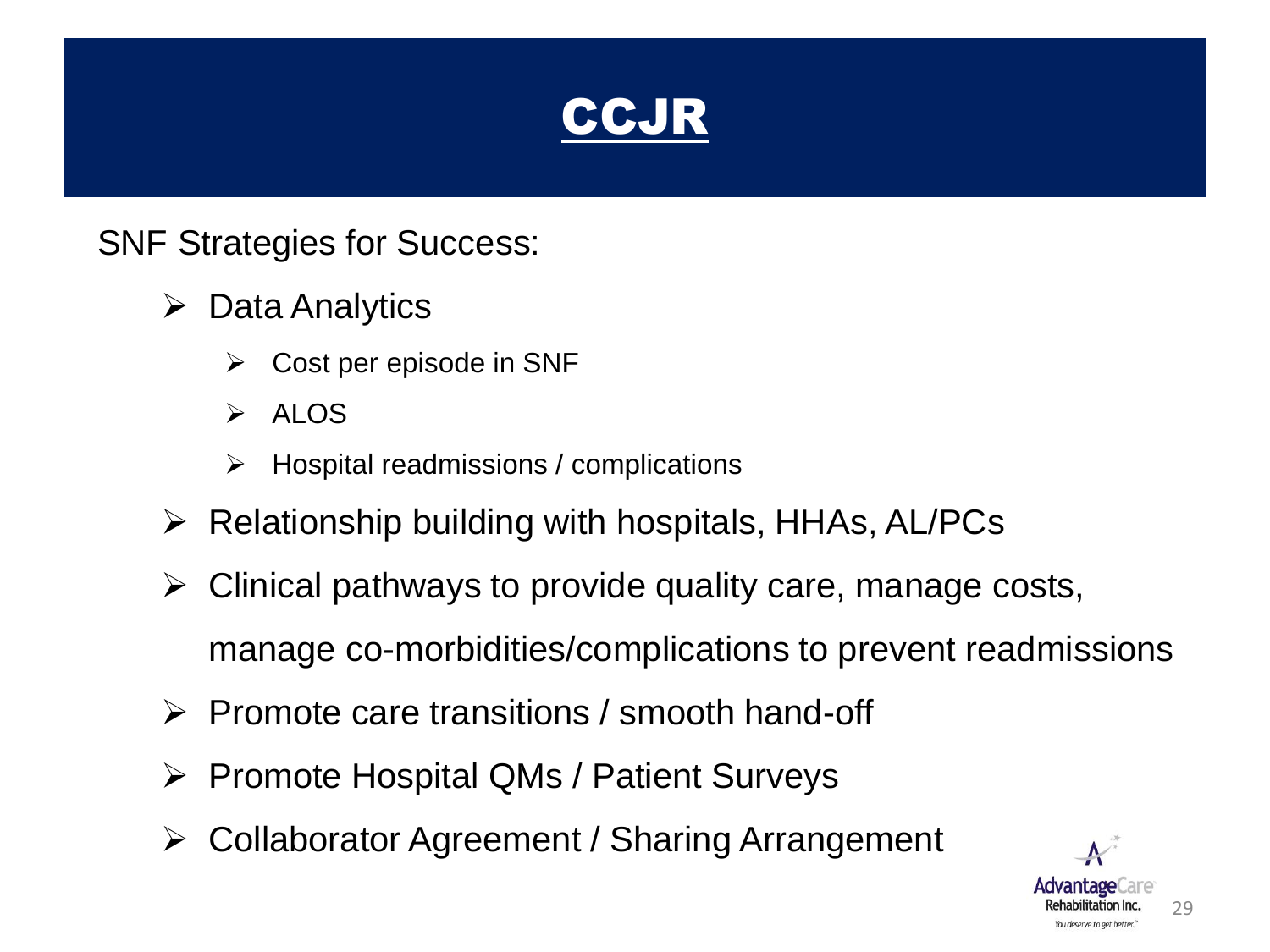

SNF Strategies for Success:

- $\triangleright$  Projected LOS 5-10 days
	- $\triangleright$  Therapy goals PLOF vs. Next Level of Care
	- $\triangleright$  Functional-based treatments
- $\triangleright$  IDT communication re: care plan / DC plan
	- **▶ Care Transitions Management Team**
	- $\triangleright$  DC to HHA or out-patient
- $\triangleright$  Therapy Schedule
	- $\triangleright$  7 days / week therapy
	- $\triangleright$  Extended therapy hours / On-call
	- $\triangleright$  Consistency
- Care Conference / Family Meeting
- $\triangleright$  Home Assessments

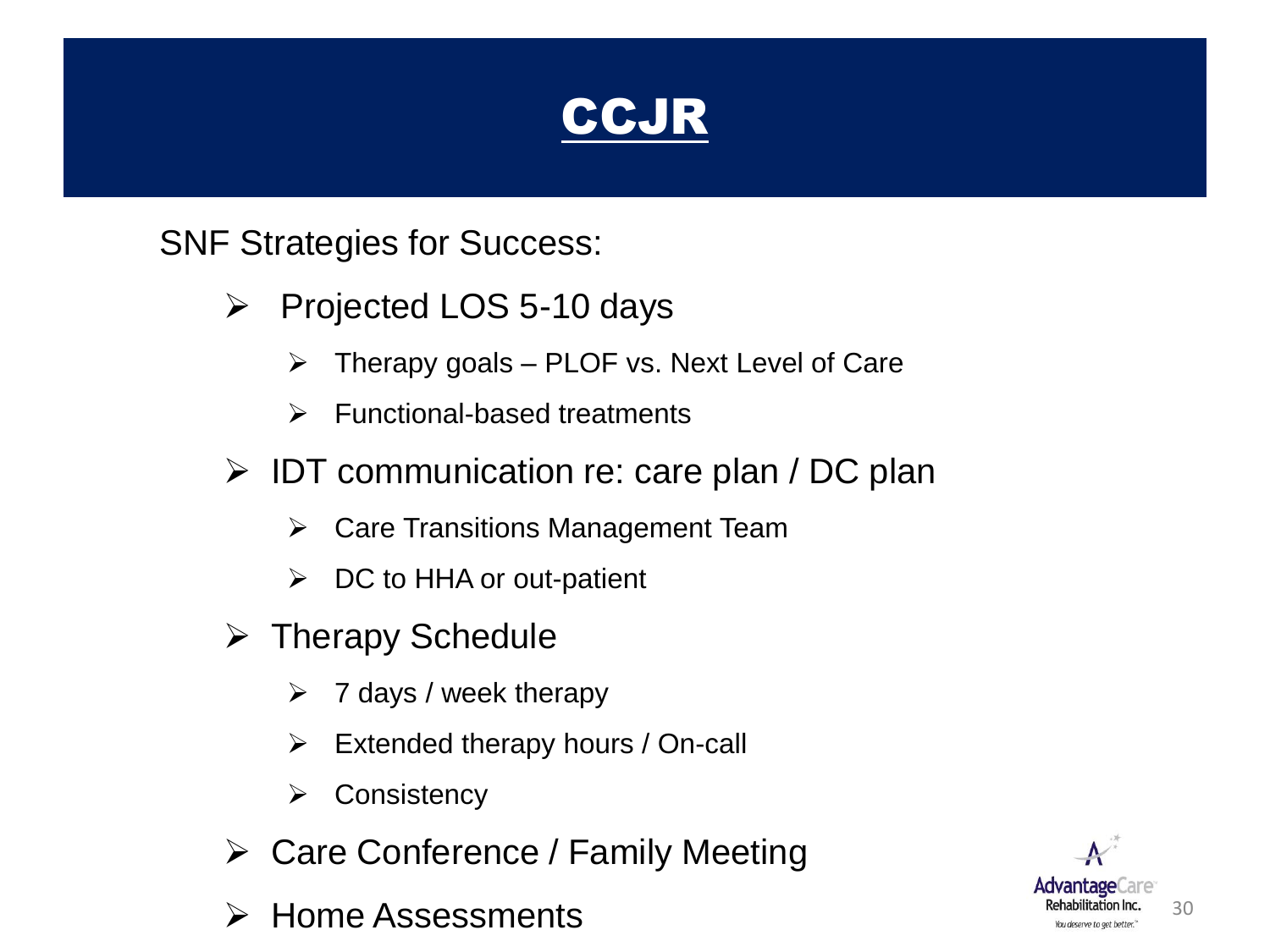

SNF Strategies for Success:

- $\triangleright$  Patient-centered care -- new definition from American Geriatrics Society panel: *"Person-centered care means that individuals' values and preferences are elicited and, once expressed, guide all aspects of their healthcare, supporting their realistic health and life goal."*
- $\triangleright$  Patient-centered care wishes to be included in DC planning to help decrease hospital readmissions.

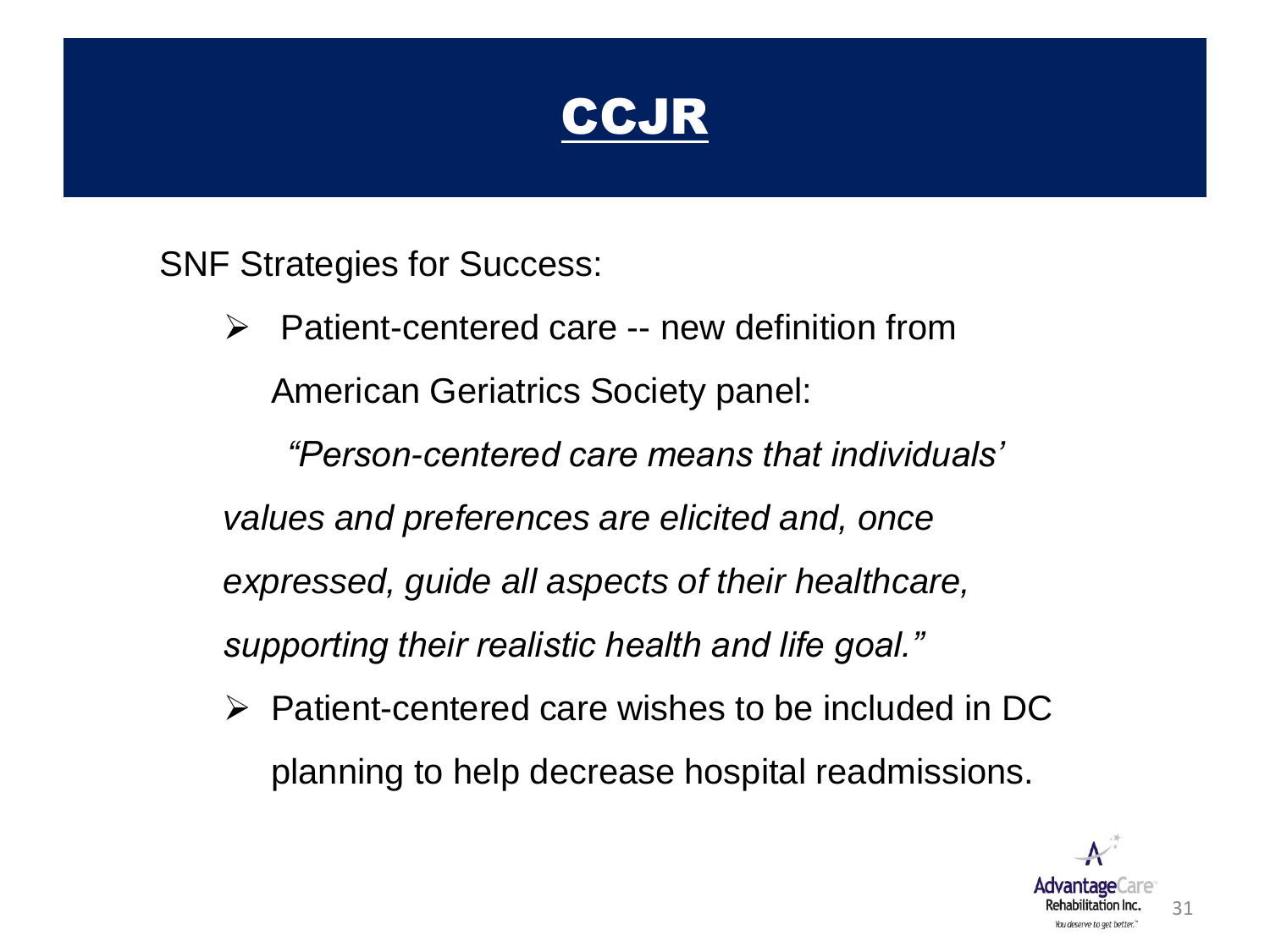- PAMA of 2014 requires CMS to establish a VBP program for SNFs beginning in FY 2019
- $\triangleright$  SNF Medicare per-diem payments reduced by 2% to create a "pool" of funding
- $\triangleright$  Only 50-70% of this "pool" may be distributed back to SNFs as incentive payments
- $\triangleright$  SNFs scoring at or below the 40<sup>th</sup> percentile are "losers" and not eligible for any incentive payments  $=$  full 2% reduction

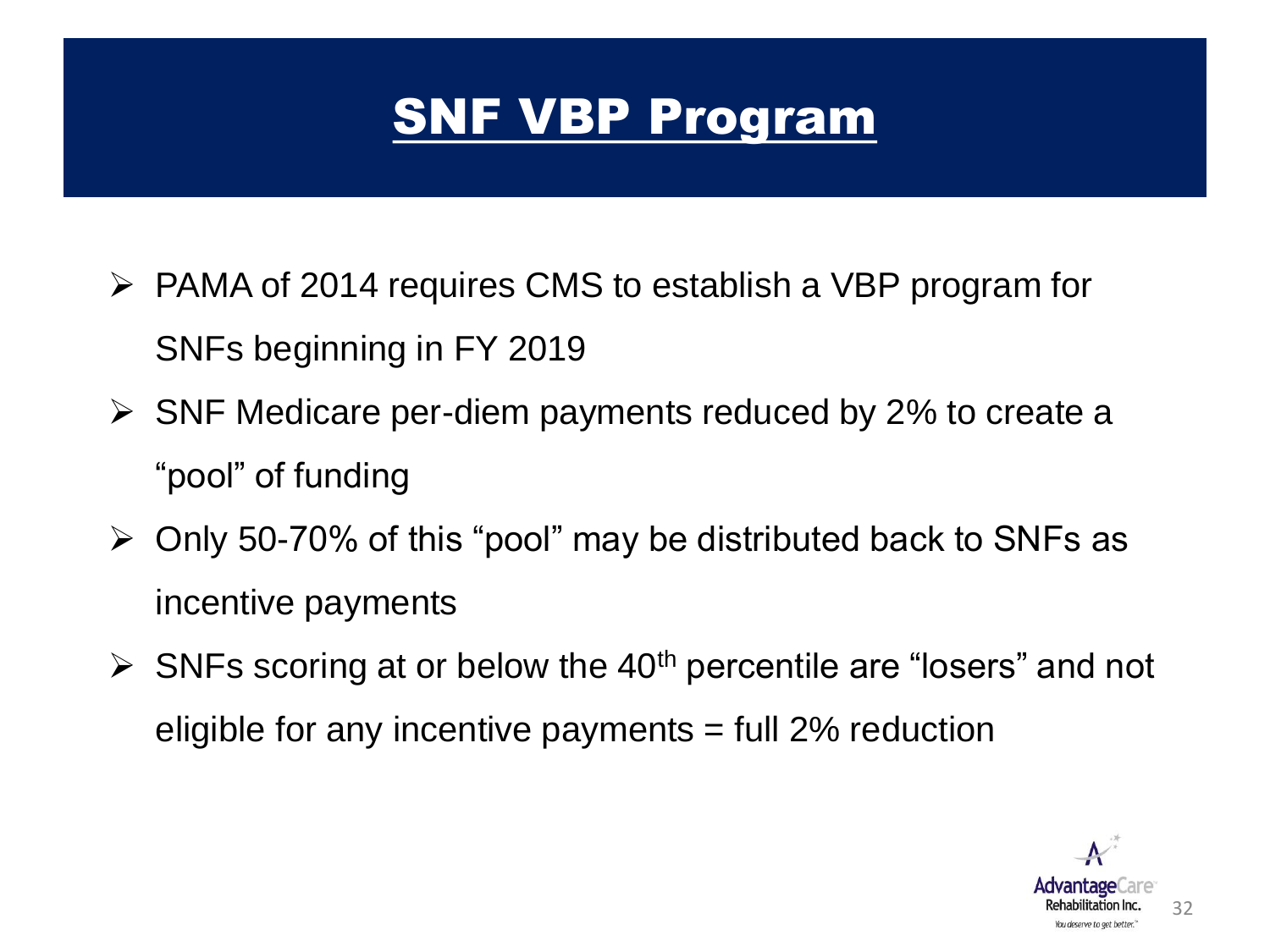- $\triangleright$  Readmission Measure
	- $\triangleright$  SNF 30-day Potentially Preventable Readmission Measure (SNFPPR); proposed to replace SNFRM
	- $\geq 2015$  = baseline period; 2017 = performance period
	- $\triangleright$  Excludes planned readmissions
	- $\triangleright$  Also risk-adjusted for clinical factors (co-morbidities, LOS during prior hospitalization, and ESRD status)
	- Does NOT adjust for sociodemographic factors (income or dual-eligibles)
	- $\triangleright$  Beginning 10/1/16, SNFs will receive quality feedback  $\triangleright$ Advantage reports (QIES / CASPER files)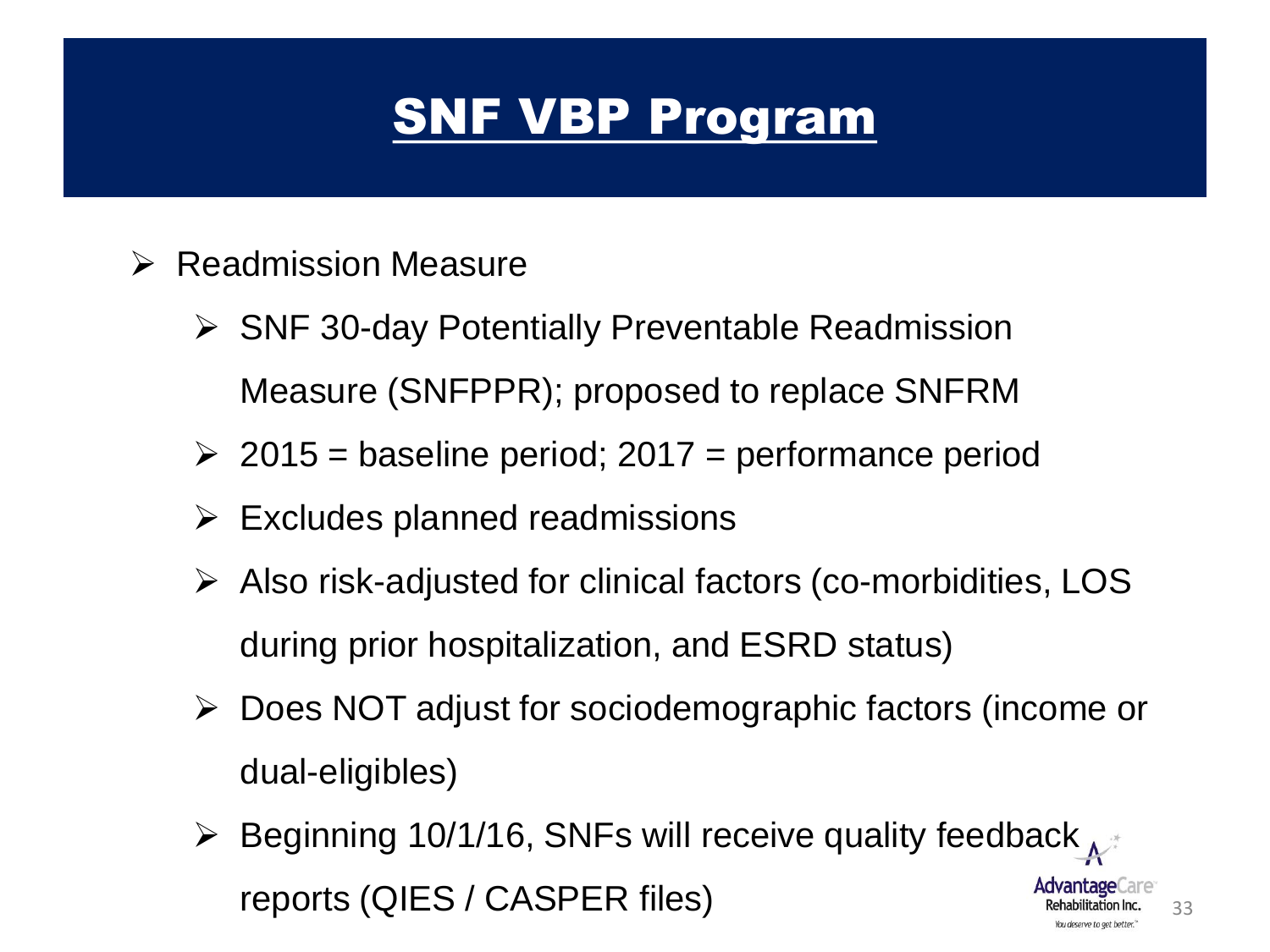- $\triangleright$  It is estimated that 45% of hospitalizations among SNF residents may be prevented by targeted interventions (CMS' "Initiative to Reduce Avoidable Hospitalizations among Nursing Facility Residents"):
	- $\triangleright$  Hiring staff specializing in recognition and management of conditions that cause avoidable hospitalizations
	- $\triangleright$  Improve prescription drug management
	- $\triangleright$  Facilitate resident transitions to and from inpatient hospitals

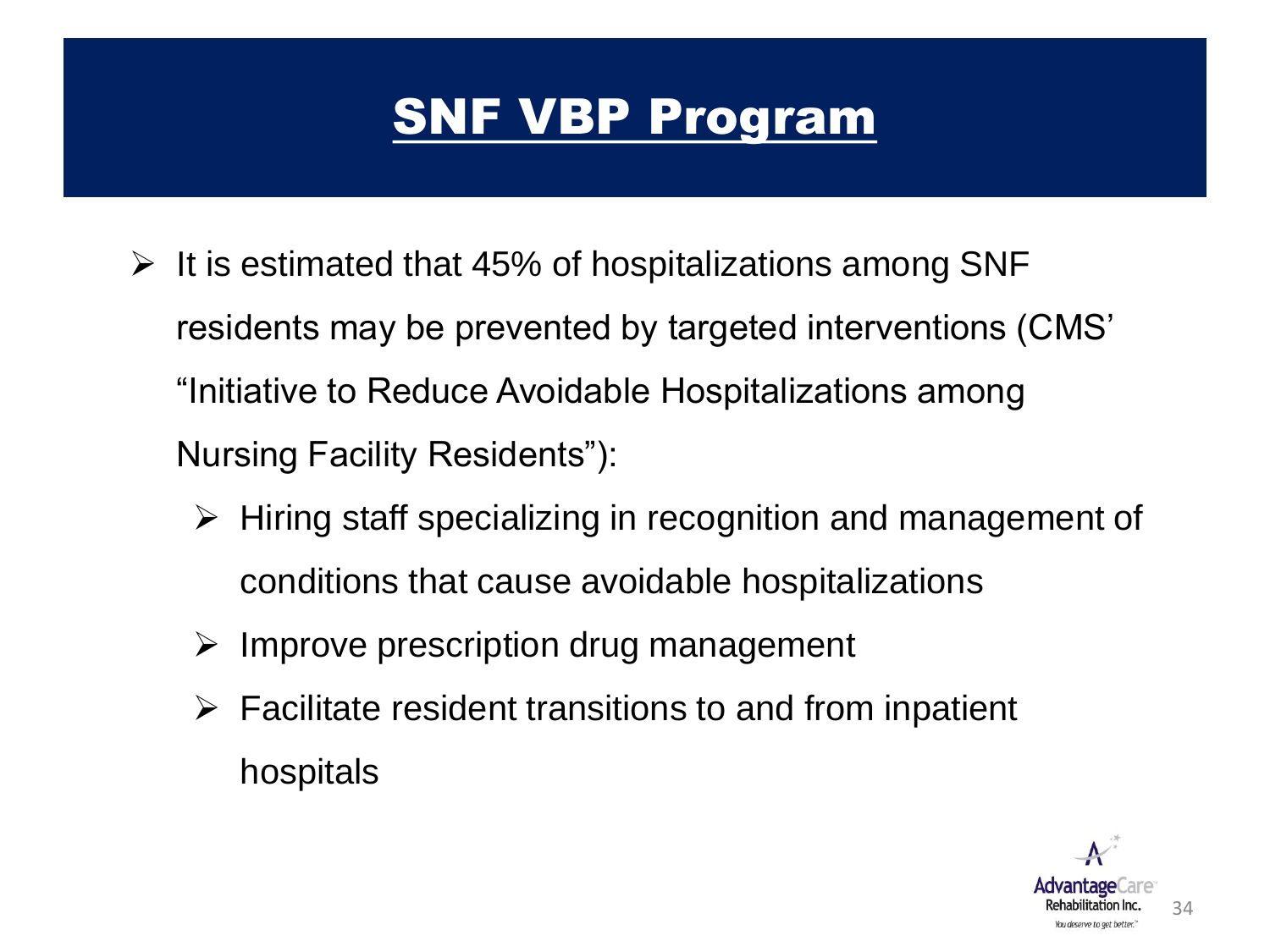- University of California, San Francisco study shows that "improved discharge directions and communication between patients and providers could prevent up to 27% of hospital readmissions."
- $\triangleright$  Most common factors for readmission:
	- $\triangleright$  ER decision making
	- $\triangleright$  Premature DC
	- $\triangleright$  Lack of communication between patients and providers about post-DC appointments, contacts, and care wishes

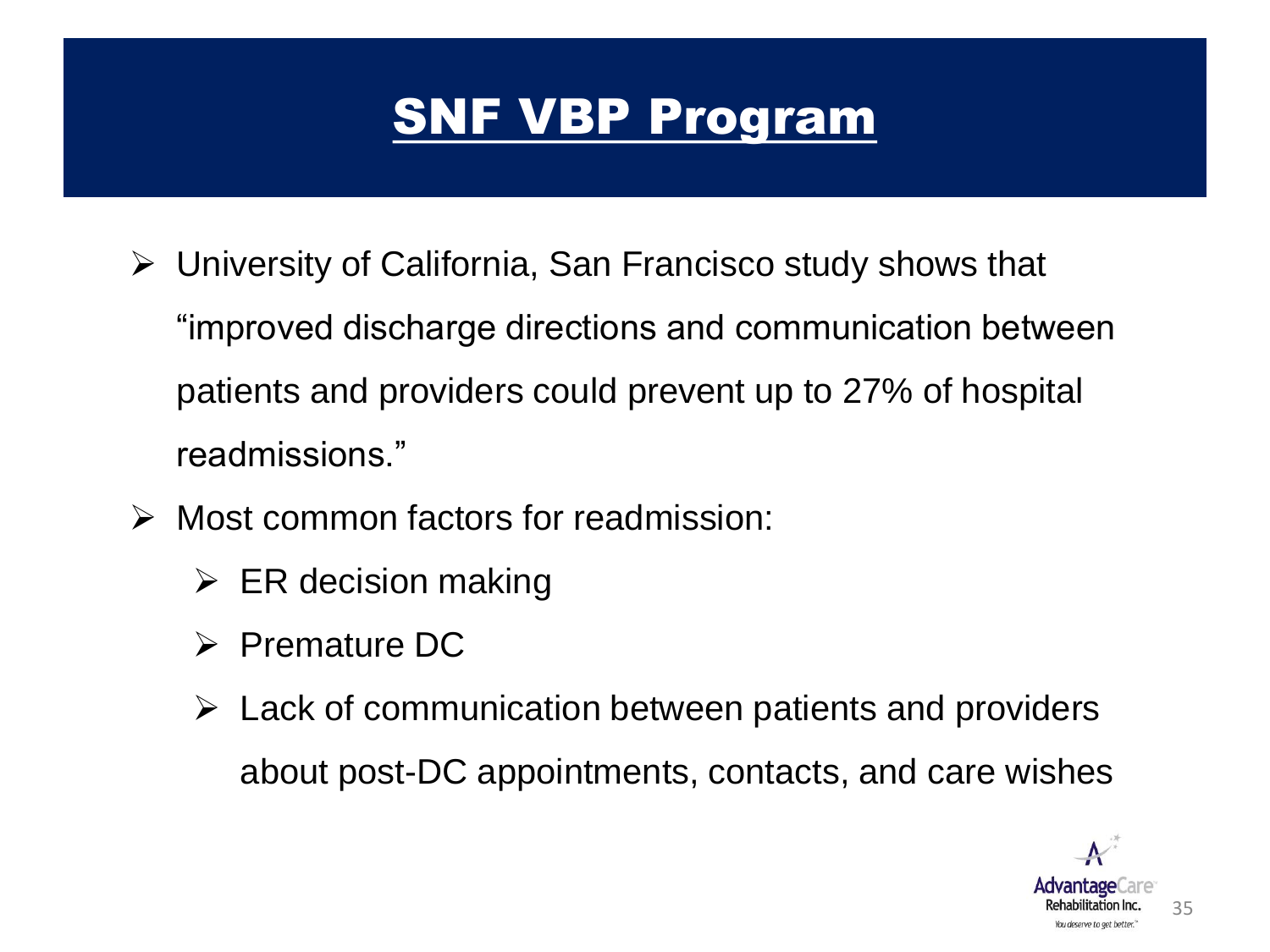- $\triangleright$  SNF strategies:
	- $\triangleright$  Track hospital readmissions (per diagnosis)
	- $\triangleright$  How to reduce unnecessary readmissions
	- $\triangleright$  Staff, physician, and family education
	- $\triangleright$  Track residents after DC from SNF
	- $\triangleright$  Assist with post-DC appointments
	- $\triangleright$  Network/build relationships with Hospitals, ALFs, PCHs, and HH agencies to smooth transitions (**Nurse Navigator**)
	- $\triangleright$  Know your hospital referral sources' protocols for CHF, acute MI, CABG, PN, COPD, LEJR and implement same in your SNF
	- $\triangleright$  Better preventive care and access to physicians and NPs in an emergency situation (Telehealth)Advantage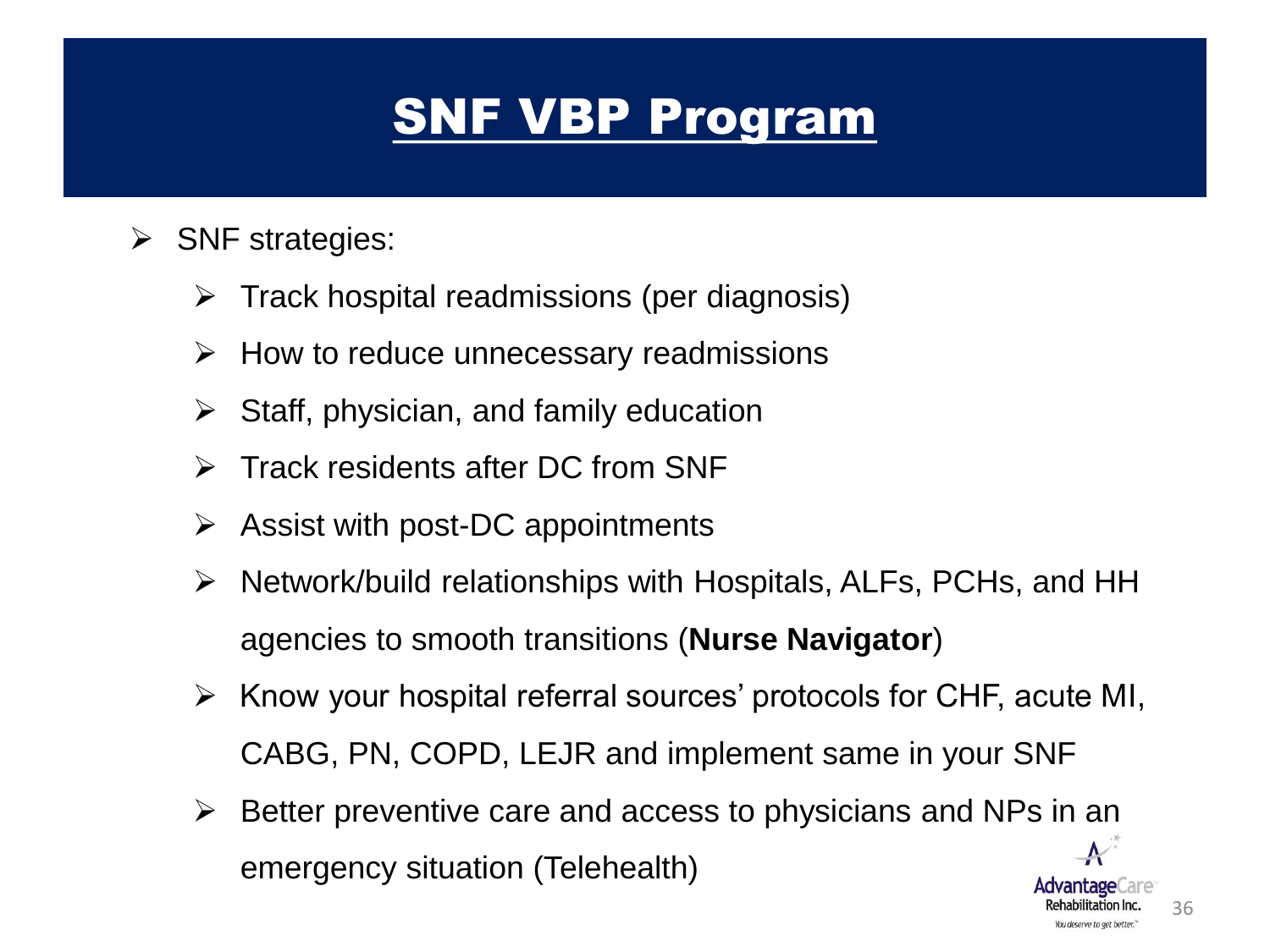

- $\triangleright$  IMPACT Act requires CMS establish the SNF QRP
- $\triangleright$  SNFs subject to a 2% reduction in annual payment update beginning FY 2018 if fail to meet ALL quality data submission (on 80% of MDSs submitted) and administrative requirements (2 FYs after QMs adopted in rulemaking)
- $\triangleright$  Overlap but doesn't eliminate the Nursing Home Quality Initiative (NHQI) which calculates QMs from the data on the MDS and reported on the Nursing Home Compare website (5 Star Rating)

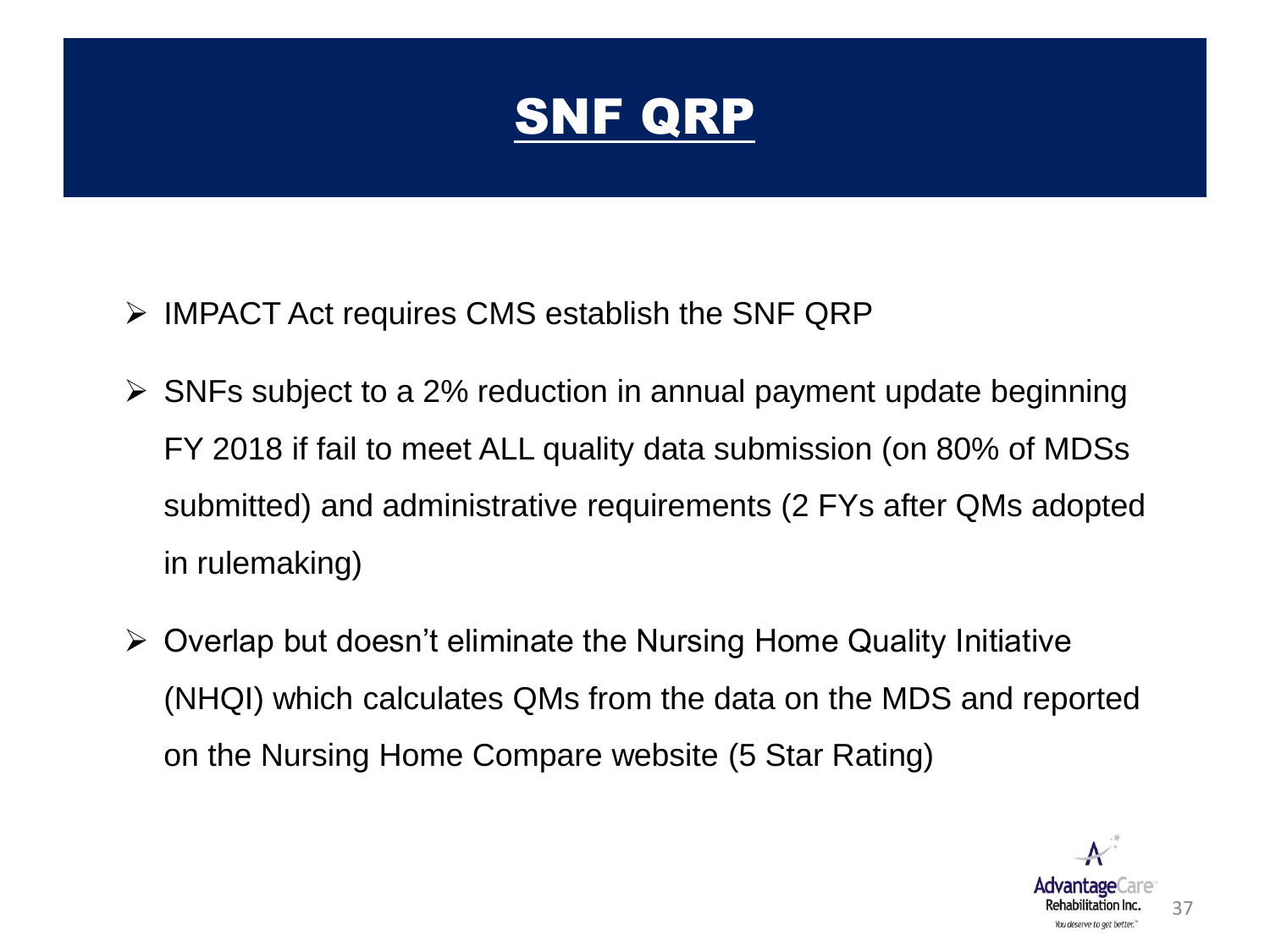

- $\triangleright$  Required starting Oct 1, 2016 (FY 2017)
- $\triangleright$  3 QMs calculated from the MDS:
	- $\triangleright$  Pressure Ulcers: Stage 2-4 new or worsened since a prior assessment (Admission and DC; short-stay residents)
	- $\triangleright$  Falls with Major Injury: % of SNF patients with one or more falls with major injury (short-stay residents)
	- Functional Status: Self-care, mobility, cognition, and communication items scored (CARE tool); completed at Admission and DC with at least one functional goal at Admission (Section GG on MDS 10/1/16)

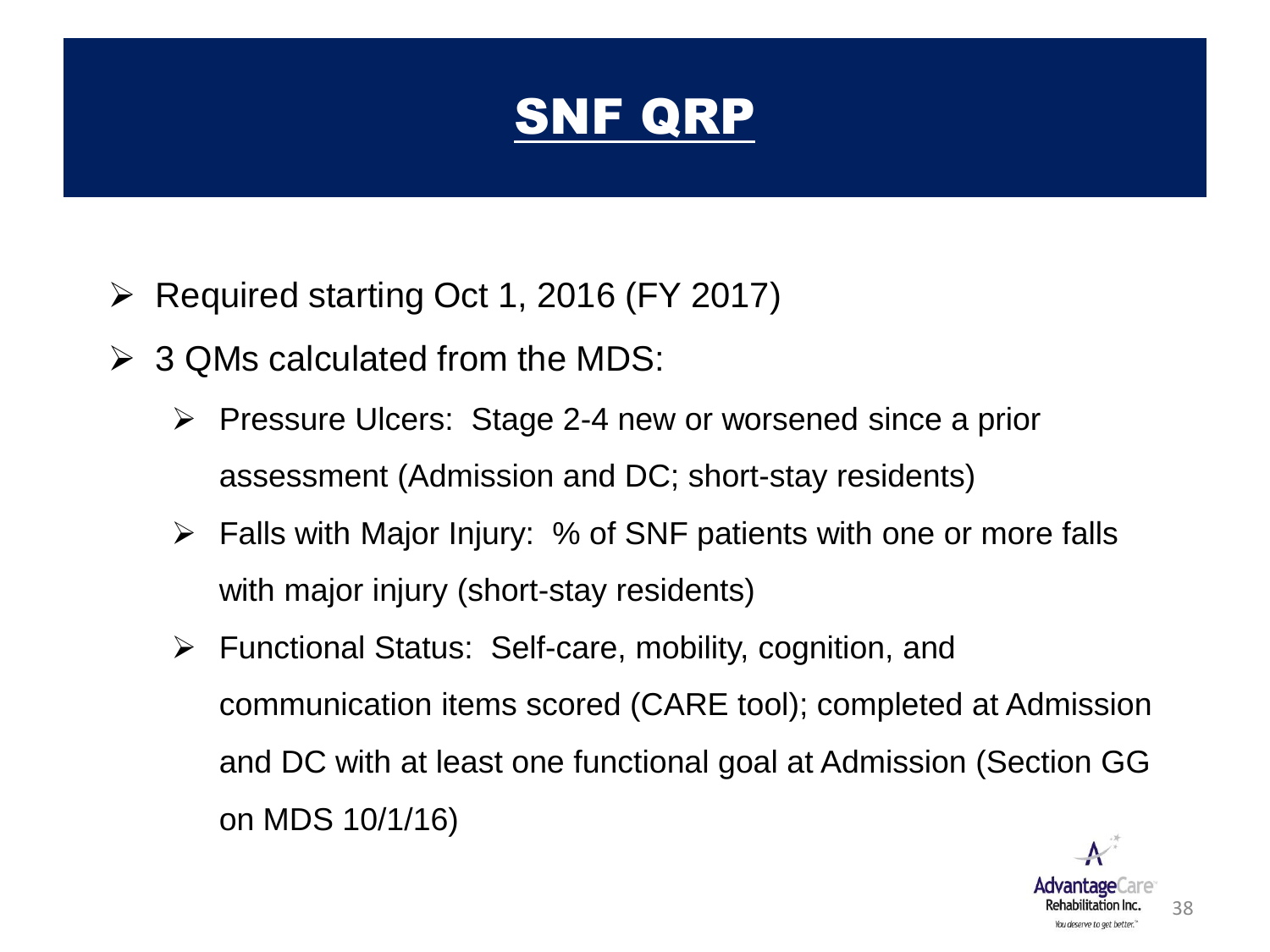

3 new claims-based QMs in FY2017 Final Rule for 2018 payment determination (begin reporting 10/1/18):

- Medicare Spending Per Beneficiary Post-Acute Care SNF **QRP**
- $\triangleright$  Discharge to Community Post-Acute Care SNF QRP
- Potentially Preventable 30-Day Post-Discharge Readmission Measure – SNF QRP
- 1 new assessment-based QM for 2020 payment determination:
- Drug Regimen Review Conducted With Follow-Up for Identified Issues – Post-Acute Care SNF QRPAdvantag

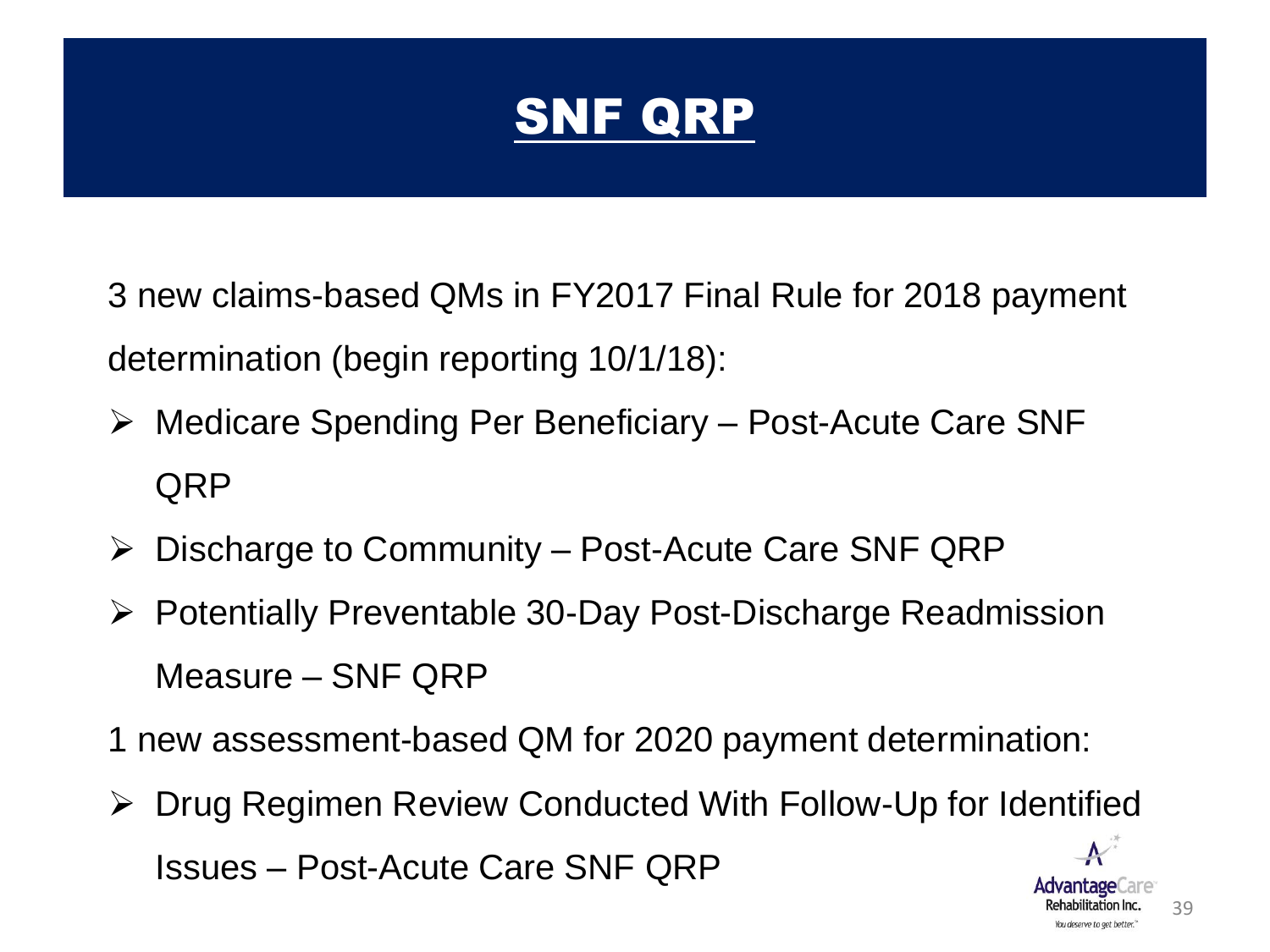#### More About Quality Measures

- $\triangleright$  6 new QMs added to Nursing Home Compare beginning April 2016:
	- 1. % of short-stay residents who were successfully discharged to the community (Claims-based)
	- 2. % of short-stay residents who have had an outpatient emergency department visit (Claims-based)
	- 3. % of short-stay residents who were re-hospitalized after a nursing home admission (Claims-based)
	- 4. % of short-stay residents who made improvements in function (MDSbased)
	- 5. % of long-stay residents whose ability to move independently worsened (MDS-based)
	- 6. % of long-stay residents who received an antianxiety or hypnotic  $\mathcal{N}$ **AdvantageCare** medication (MDS-based)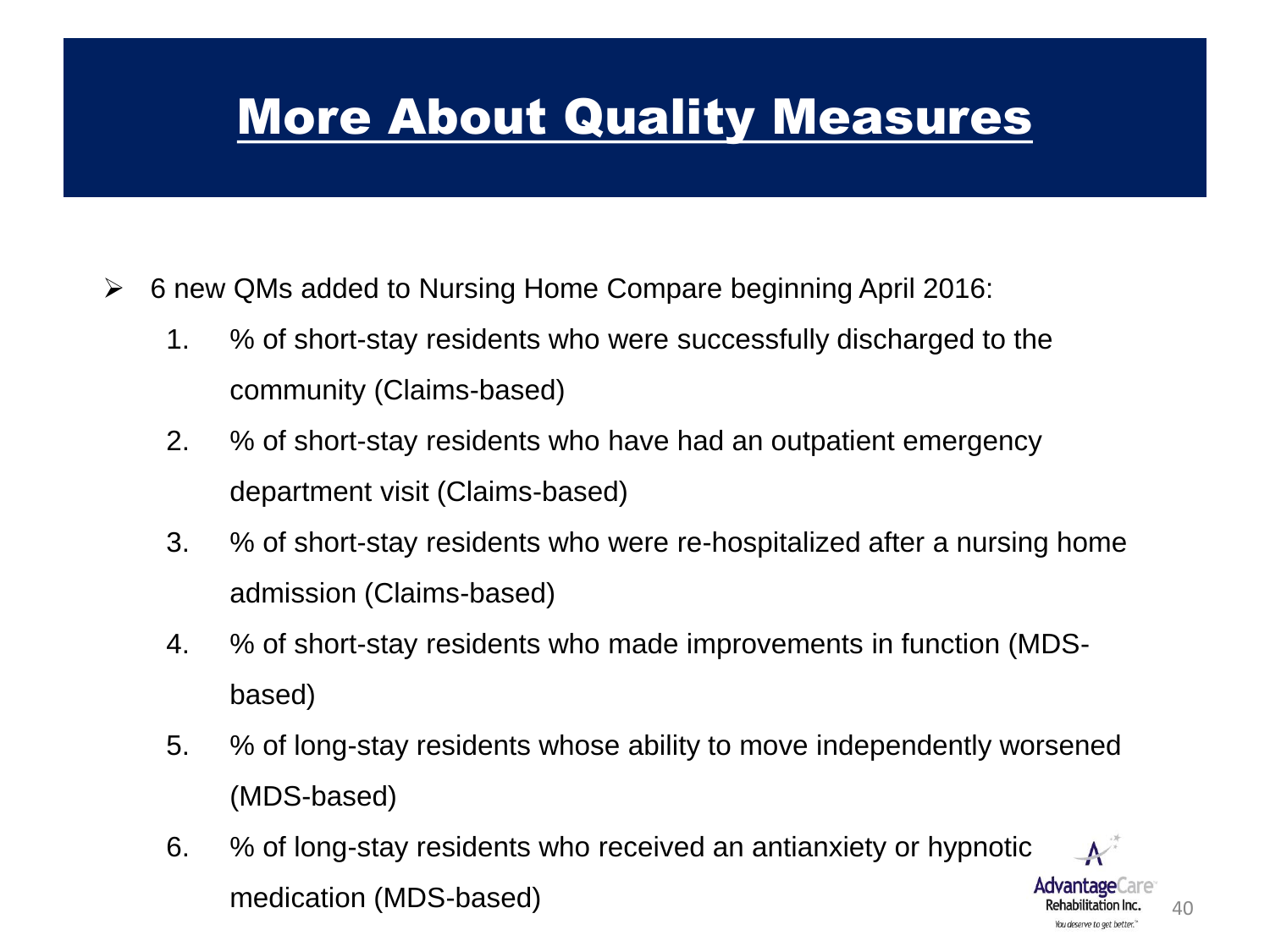### 5 Star Rating

- $\triangleright$  Essential tool for SNFs to determine how they perform as we focus on coordination of care and shift from "volume to value"
- $\triangleright$  Marketing tool for SNFs?
- $\triangleright$  ACO's can waive 3 day hospital stay and admit directly to SNF…..The catch = SNF must be 3 Star facility
- $\triangleright$  CCJR can also waive the 3 day hospital stay (beginning in 2017) again if admitting to a 3 Star home
- $\triangleright$  Data refreshes monthly for HIs and qtly for QMs

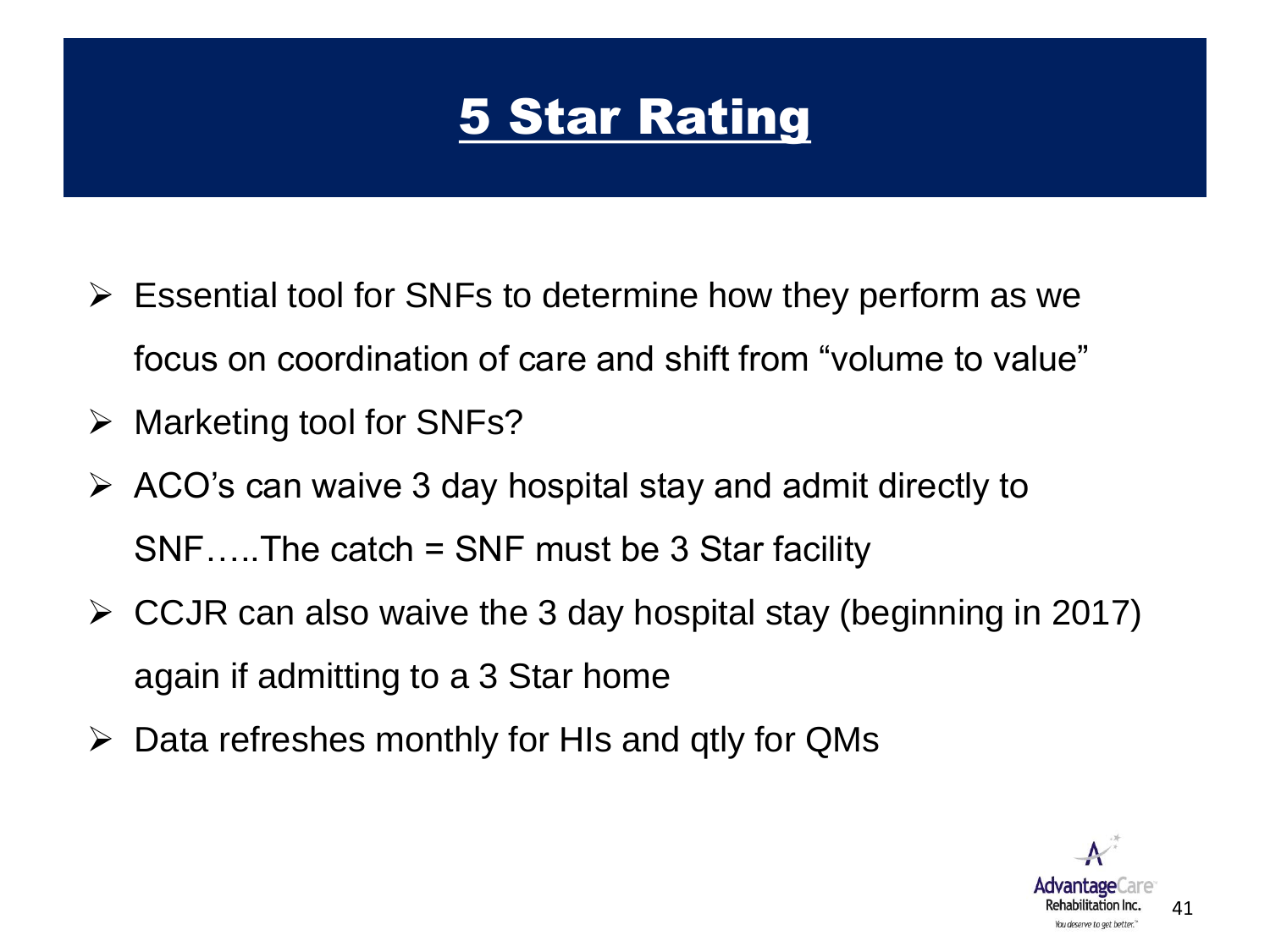### 5 Star Rating

- $\triangleright$  Star rating calculated based on Survey Score achieved over last 3 HIs (weighted), staffing, and QMs
- > Distribution:
	- $> 5$  Star = 10%
	- $\geq$  2,3,4 Star = 70% (23.33% each)
	- $\geq 1$  Star = 20%
- $\triangleright$  Know your competitors ratings and HHAs ratings to develop care coordination partnerships with hospitals and other providers

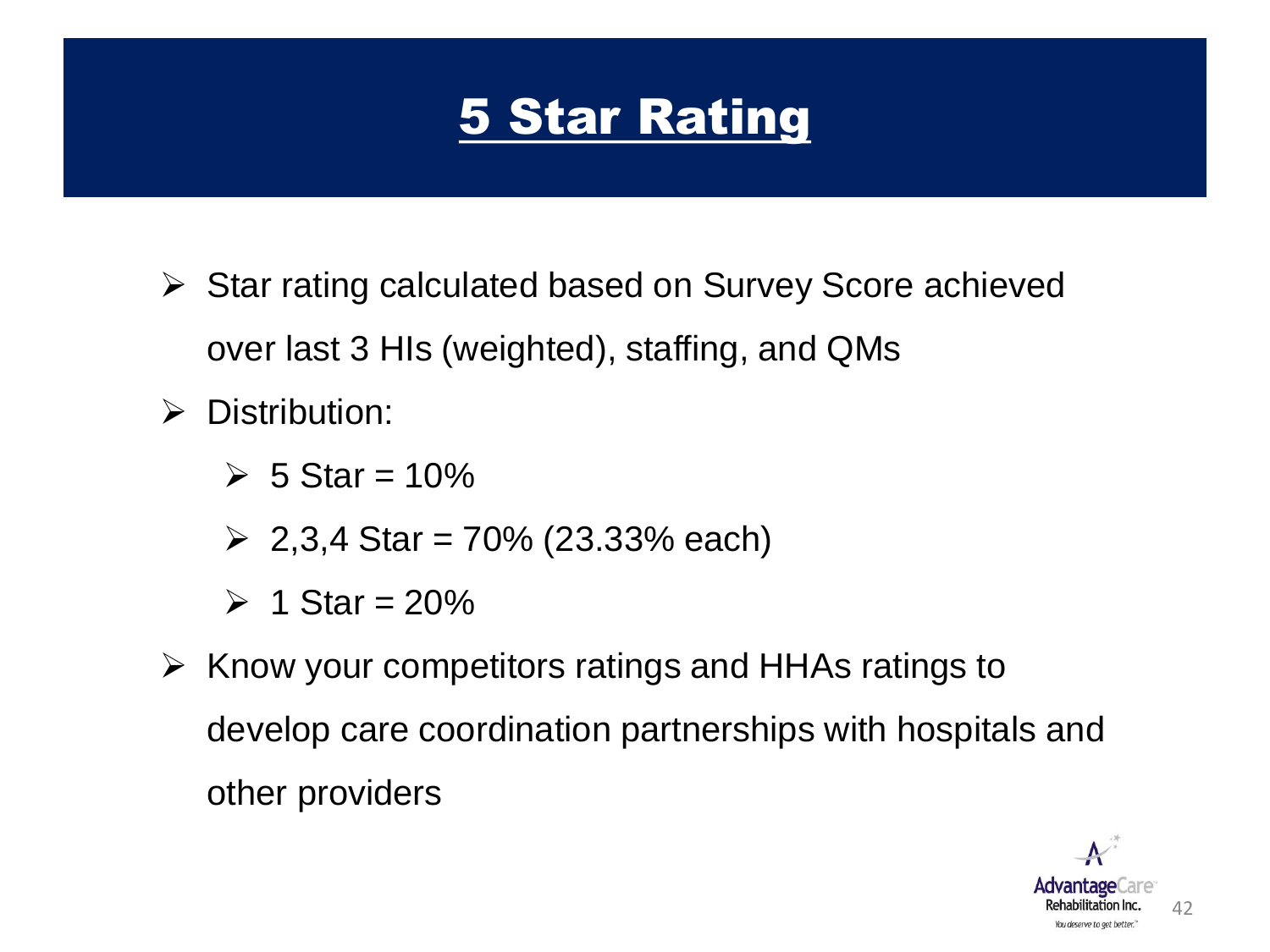#### 5 Star Rating

- $\triangleright$  Health Inspections / Surveys
	- Mock Surveys
- $\triangleright$  Staff patterns
	- $\triangleright$  Therapy
		- $\triangleright$  7 days / week
		- $\triangleright$  Extended hours (BID, reverse ADLs, late admits)
	- $\triangleright$  Nursing RN vs. LPN
- $\triangleright$  Quality Measures
	- $\triangleright$  Clinical Programming
	- $\triangleright$  Data Analytics

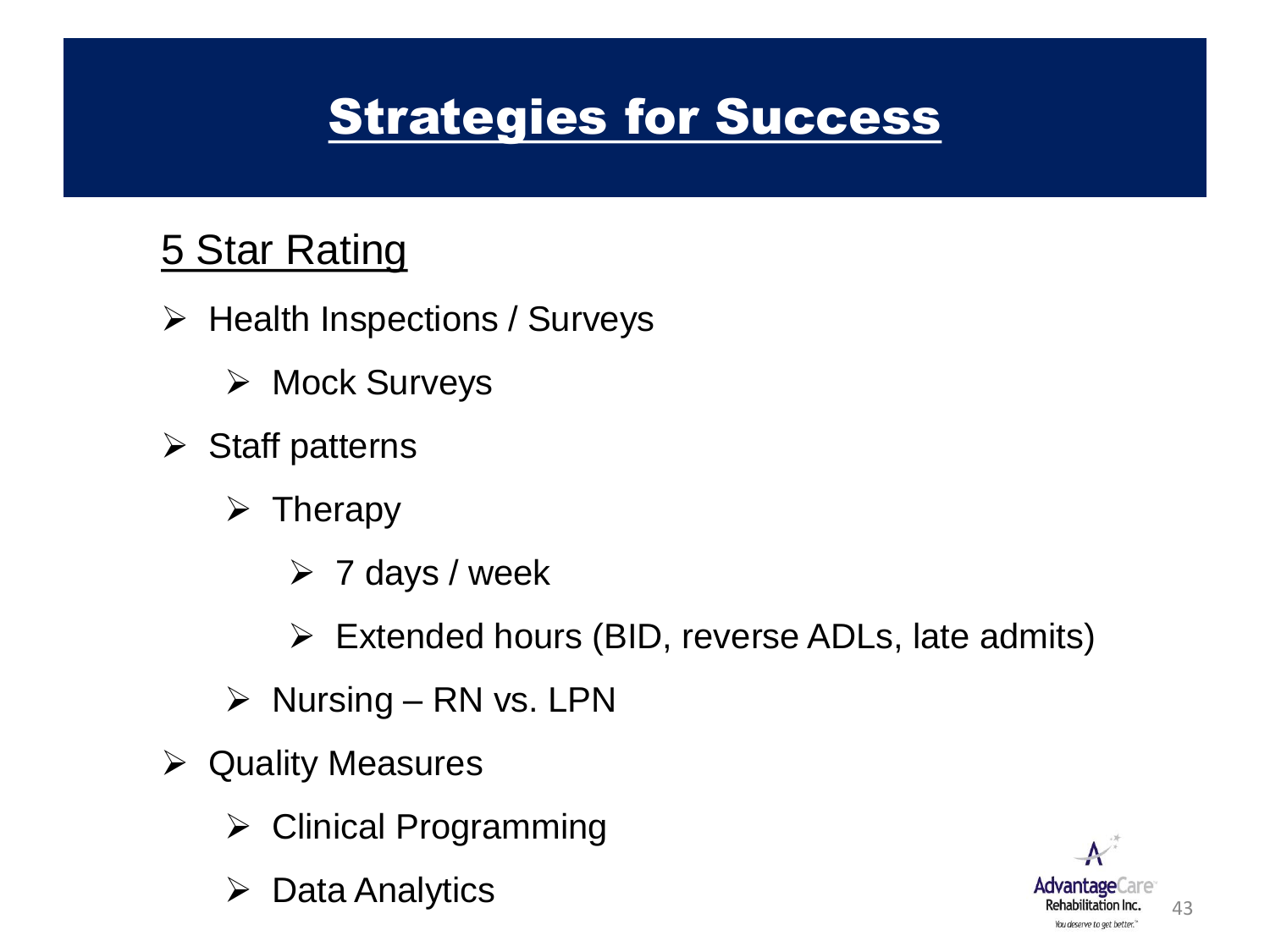#### Concurrent Reviews:

- $\triangleright$  Part of a utilization management program in which health care is reviewed as it is provided.
- $\triangleright$  Reviewers monitor appropriateness of the care, the setting, and the progress of discharge plans.
- $\triangleright$  The ongoing review is directed at keeping costs low while maintaining effectiveness and quality of care.
- $\triangleright$  Use of tracking tools, dashboards, benchmark data, target goals

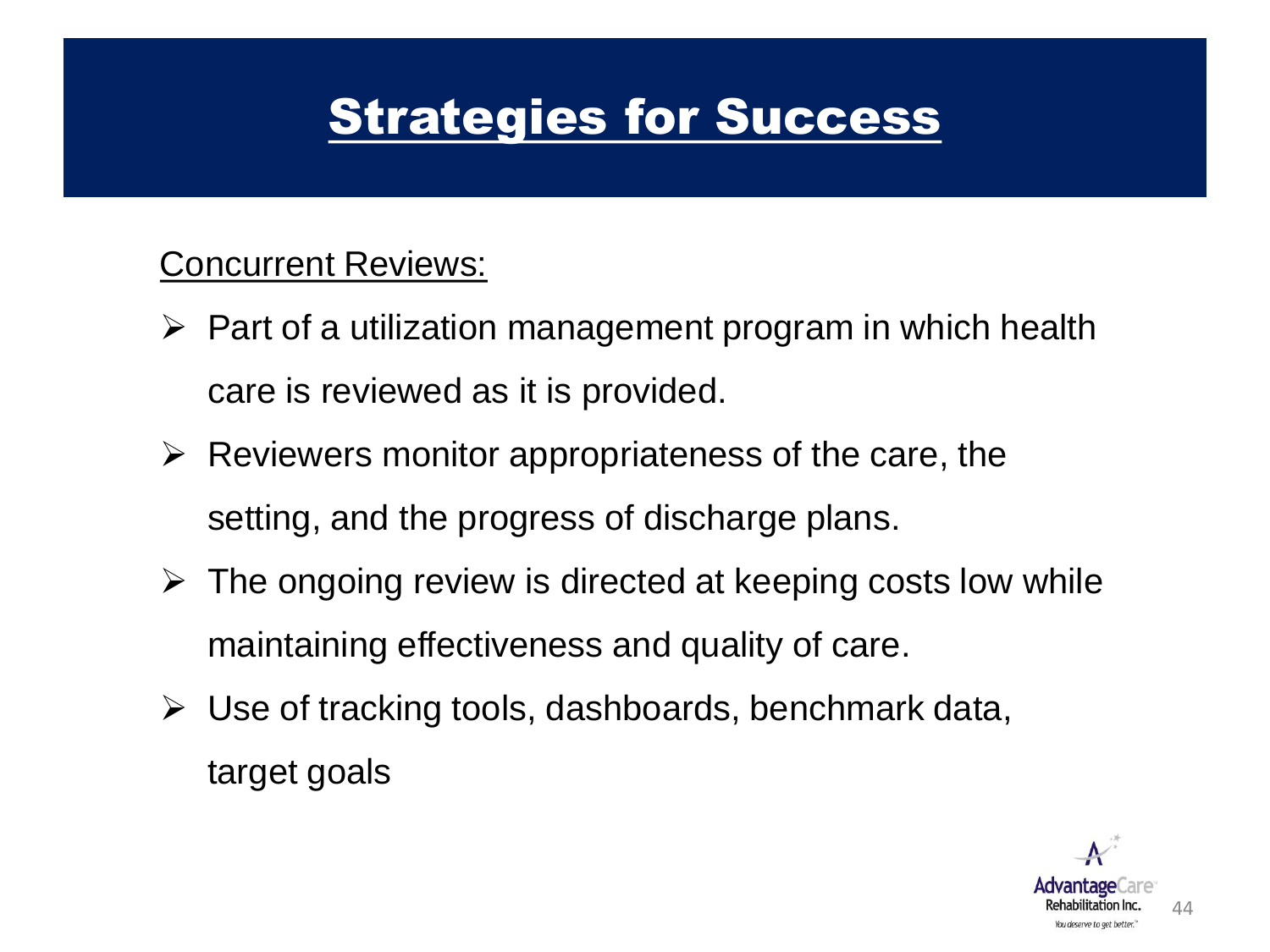#### Misc. Ideas

- **≻ Documentation E&T / Auditing** 
	- $\triangleright$  Ch. 8 MBPM
- Culture Change / Mind-set Change / Philosophy Change
- $\triangleright$  Patient-centered health care philosophy
- $\triangleright$  Assist with post-DC appointments
- Post-DC follow-up (Nurse Navigator)
- Census Development Strategies Think "Revolving Door"

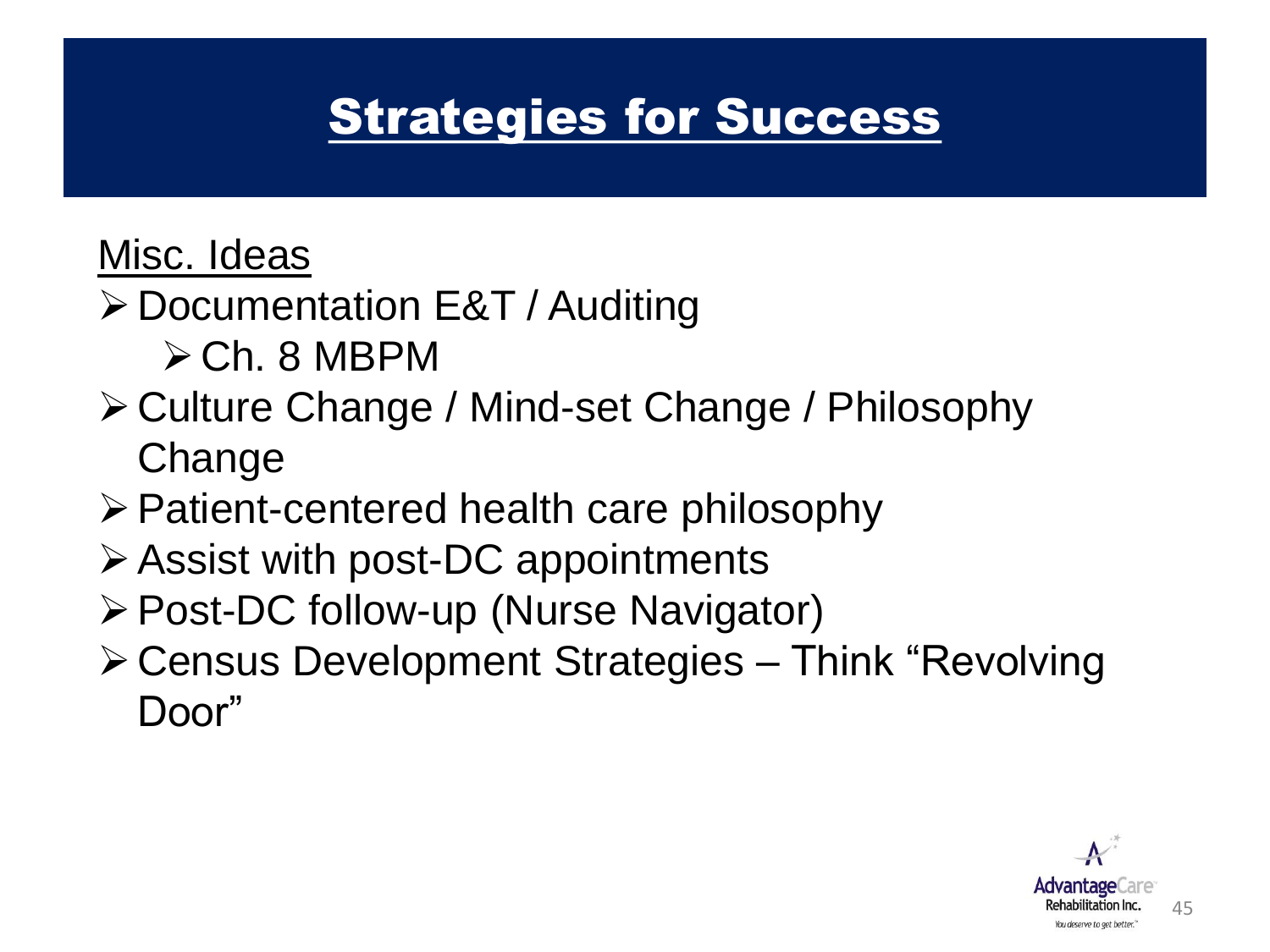#### Misc. Ideas

▶ Preferred Provider Status (Narrowing Networks)  $\triangleright$  Prove the worth of a SNF stay – Outcomes Hospitals choose SNF based on:  $>$  5 Star Rating

- $\triangleright$  Readmission rates
- Medical Director on staff at hospital
- $\triangleright$  Stability of SNF management team
- Clinical capabilities (staffing, programming, QMs)
- Patient Satisfaction
- $\triangleright$  Future = SNF PPS Bundled Payments

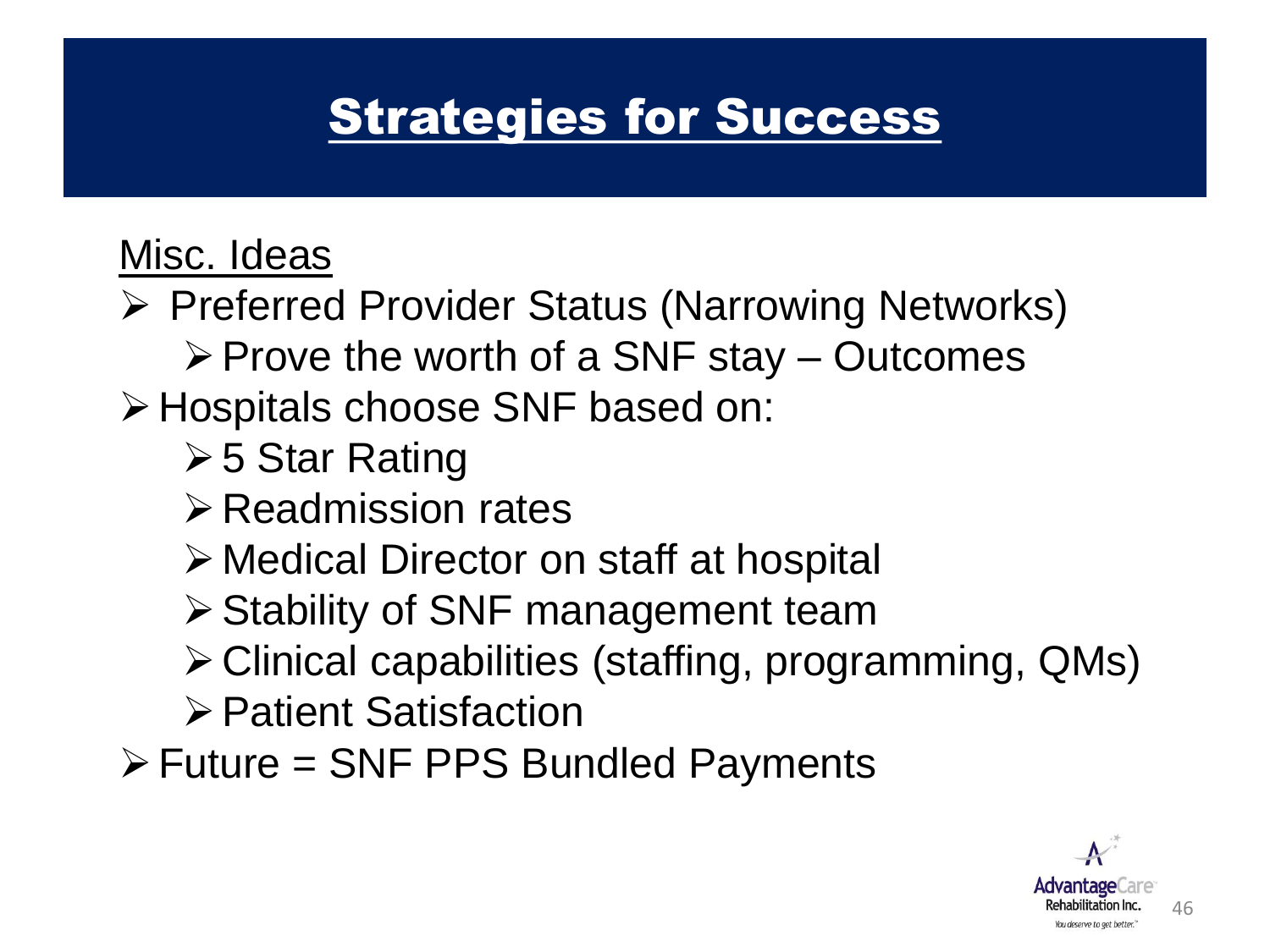#### **Summary**

Improved Care Coordination = SUCCESS for ALL

- $\triangleright$  Improved patient-centered outcomes
- $\triangleright$  Improved patient satisfaction
- $\triangleright$  Improved community health
- $\triangleright$  Improved patient quality of life
- $\triangleright$  Decreased post-op / acute hospital complications
- $\triangleright$  Decreased re-hospitalization rates
- **▶ Decreased SNF LOS**
- $\triangleright$  Decreased cost per beneficiary